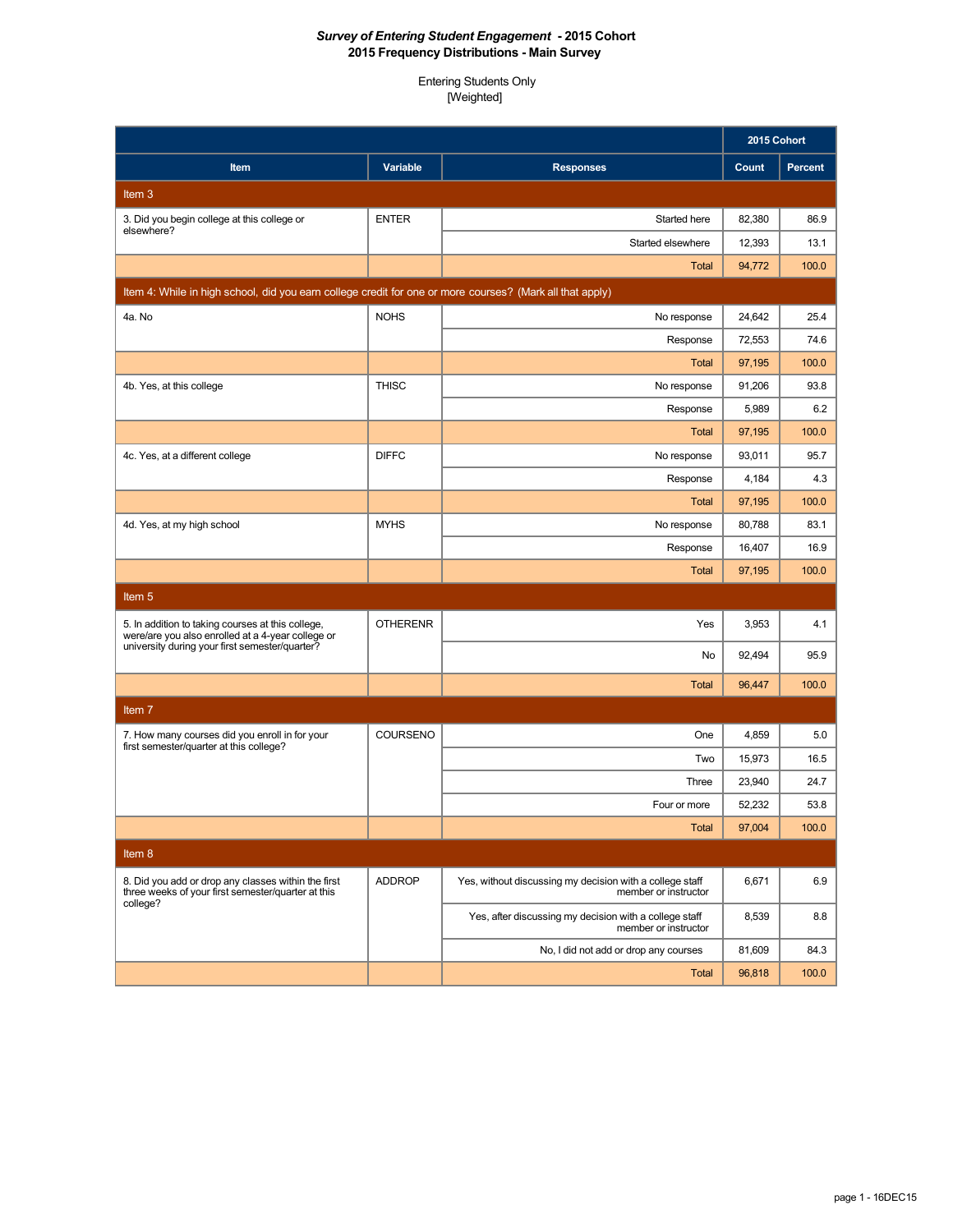|                                                                                                               |                 |                                                                                                                                                    | 2015 Cohort      |                |
|---------------------------------------------------------------------------------------------------------------|-----------------|----------------------------------------------------------------------------------------------------------------------------------------------------|------------------|----------------|
| Item                                                                                                          | Variable        | <b>Responses</b>                                                                                                                                   | Count            | <b>Percent</b> |
| Item 9                                                                                                        |                 |                                                                                                                                                    |                  |                |
| 9. Of the courses you enrolled in during your first                                                           | <b>DROPNO</b>   | None                                                                                                                                               | 87,931           | 90.9           |
| semester/quarter at this college, how many did<br>you drop after the first day of class?                      |                 | One                                                                                                                                                | 6,983            | 7.2            |
|                                                                                                               |                 | Two                                                                                                                                                | 1,273            | 1.3            |
|                                                                                                               |                 | Three                                                                                                                                              | 354              | 0.4            |
|                                                                                                               |                 | Four or more                                                                                                                                       | 215              | 0.2            |
|                                                                                                               |                 | <b>Total</b>                                                                                                                                       | 96,757           | 100.0          |
| Item 10                                                                                                       |                 |                                                                                                                                                    |                  |                |
| 10. When did you register for your courses for<br>your first semester/quarter at this college?                | <b>REGCLASS</b> | More than one week before classes began                                                                                                            | 83,906           | 86.5           |
|                                                                                                               |                 | During the week before classes began                                                                                                               | 10,434           | 10.8           |
|                                                                                                               |                 | During the first week of classes                                                                                                                   | 2,064            | 2.1            |
|                                                                                                               |                 | After the first week of classes                                                                                                                    | 588              | 0.6            |
|                                                                                                               |                 | Total                                                                                                                                              | 96,992           | 100.0          |
| Item 11: The following statements are about this college's orientation for new students.(Mark all that apply) |                 |                                                                                                                                                    |                  |                |
| 11a. I took part in an online orientation prior to the<br>beginning of classes                                | <b>ONLORIEN</b> | No response                                                                                                                                        | 83,475           | 85.9           |
|                                                                                                               |                 | Response                                                                                                                                           | 13,720           | 14.1           |
|                                                                                                               |                 | Total                                                                                                                                              | 97,195           | 100.0          |
| 11b. I attended an on-campus orientation prior to<br>the beginning of classes                                 | <b>ONCORIEN</b> | No response                                                                                                                                        | 42,093           | 43.3           |
|                                                                                                               |                 | Response                                                                                                                                           | 55,103           | 56.7           |
|                                                                                                               |                 | <b>Total</b>                                                                                                                                       | 97,195           | 100.0          |
| 11c. I enrolled in an orientation course as part of<br>my course schedule during my first                     | <b>CSORIEN</b>  | No response                                                                                                                                        | 87,766           | 90.3           |
| semester/quarter at this college                                                                              |                 | Response                                                                                                                                           | 9,429            | 9.7            |
|                                                                                                               |                 | <b>Total</b>                                                                                                                                       | 97,195           | 100.0          |
| 11d. I was not aware of a college orientation                                                                 | <b>NWORIEN</b>  | No response                                                                                                                                        | 86,635           | 89.1           |
|                                                                                                               |                 | Response                                                                                                                                           | 10,560           | 10.9           |
|                                                                                                               | <b>UNAORIEN</b> | <b>Total</b>                                                                                                                                       | 97,195           | 100.0          |
| 11e. I was unable to participate in orientation due<br>to scheduling or other issues                          |                 | No response<br>Response                                                                                                                            | 81,712<br>15,484 | 84.1<br>15.9   |
|                                                                                                               |                 | <b>Total</b>                                                                                                                                       | 97,195           | 100.0          |
|                                                                                                               |                 | Item 12: Think about your experiences from the time of your decision to attend this college through the end of the first three weeks of your first |                  |                |
| semester/quarter.                                                                                             |                 |                                                                                                                                                    |                  |                |
| 12a. Before I could register for classes, I was<br>required to take a placement test (COMPASS,                | <b>REQPTEST</b> | Yes                                                                                                                                                | 79,104           | 82.9           |
| ASSET, ACCUPLACER, SAT, ACT, etc.) to assess<br>my skills in reading, writing, and/or math<br>[COLLREAD]      |                 | No                                                                                                                                                 | 16,339           | 17.1           |
|                                                                                                               |                 | <b>Total</b>                                                                                                                                       | 95,442           | 100.0          |
| 12b. I took a placement test (COMPASS, ASSET,<br>ACCUPLACER, SAT, ACT, etc.) [COLLREAD]                       | <b>TKPTEST</b>  | Yes                                                                                                                                                | 81,106           | 87.1           |
|                                                                                                               |                 | No                                                                                                                                                 | 11,966           | 12.9           |
|                                                                                                               |                 | <b>Total</b>                                                                                                                                       | 93,072           | 100.0          |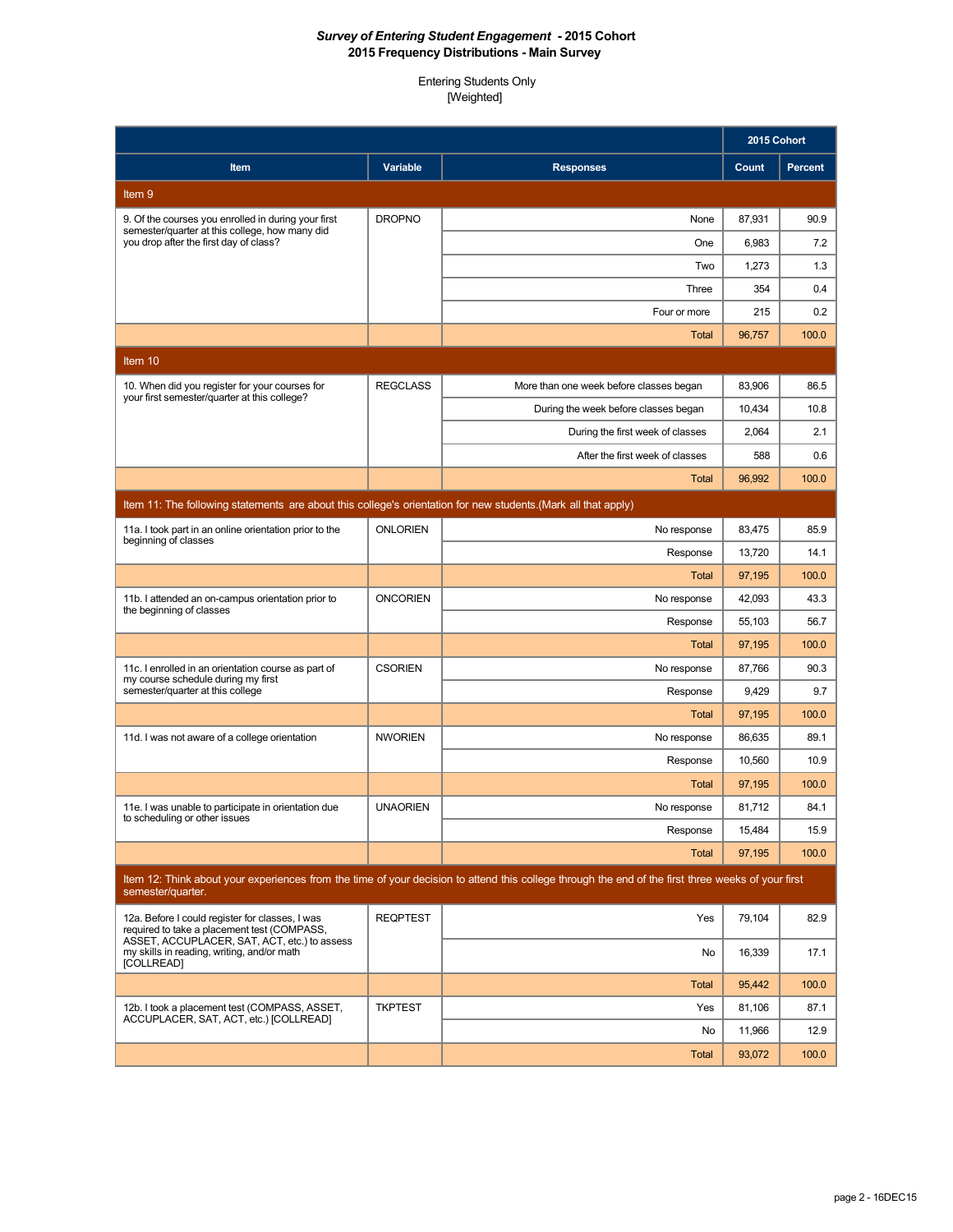|                                                                                                                      |                 |                                                                                                                                                    | 2015 Cohort |         |
|----------------------------------------------------------------------------------------------------------------------|-----------------|----------------------------------------------------------------------------------------------------------------------------------------------------|-------------|---------|
| Item                                                                                                                 | Variable        | <b>Responses</b>                                                                                                                                   | Count       | Percent |
| semester/quarter.                                                                                                    |                 | Item 12: Think about your experiences from the time of your decision to attend this college through the end of the first three weeks of your first |             |         |
| 12c. I was exempt from taking a placement test at<br>this college                                                    | <b>EXPTEST</b>  | Yes                                                                                                                                                | 17,369      | 18.9    |
|                                                                                                                      |                 | No                                                                                                                                                 | 74,412      | 81.1    |
|                                                                                                                      |                 | <b>Total</b>                                                                                                                                       | 91,781      | 100.0   |
| the following areas. (Mark all that apply)                                                                           |                 | Item 13: My placement test scores indicated that I needed to take a Developmental course (also referred to as Basic Skills, College Prep, etc.) in |             |         |
| 13a. Didn't take a placement test                                                                                    | <b>NOTEST</b>   | No response                                                                                                                                        | 85,231      | 87.7    |
|                                                                                                                      |                 | Response                                                                                                                                           | 11,964      | 12.3    |
|                                                                                                                      |                 | <b>Total</b>                                                                                                                                       | 97,195      | 100.0   |
| 13b. Developmental Reading                                                                                           | <b>NEEDREAD</b> | No response                                                                                                                                        | 75,310      | 77.5    |
|                                                                                                                      |                 | Response                                                                                                                                           | 21,885      | 22.5    |
|                                                                                                                      |                 | Total                                                                                                                                              | 97,195      | 100.0   |
| 13c. Developmental Writing                                                                                           | <b>NEEDWRIT</b> | No response                                                                                                                                        | 73.979      | 76.1    |
|                                                                                                                      |                 | Response                                                                                                                                           | 23,216      | 23.9    |
|                                                                                                                      |                 | Total                                                                                                                                              | 97,195      | 100.0   |
| 13d. Developmental Math                                                                                              | <b>NEEDMATH</b> | No response                                                                                                                                        | 56,647      | 58.3    |
|                                                                                                                      |                 | Response                                                                                                                                           | 40,548      | 41.7    |
|                                                                                                                      |                 | <b>Total</b>                                                                                                                                       | 97,195      | 100.0   |
| 13e. Didn't place into any Developmental courses                                                                     | <b>NEEDNONE</b> | No response                                                                                                                                        | 64,516      | 66.4    |
|                                                                                                                      |                 | Response                                                                                                                                           | 32,679      | 33.6    |
|                                                                                                                      |                 | <b>Total</b>                                                                                                                                       | 97,195      | 100.0   |
| Item 14                                                                                                              |                 |                                                                                                                                                    |             |         |
| 14. This college required me to enroll in classes<br>indicated by my placement test scores during my                 | <b>REQCLASS</b> | Yes                                                                                                                                                | 64,333      | 67.6    |
| first semester/quarter [COLLREAD]                                                                                    |                 | No                                                                                                                                                 | 30,807      | 32.4    |
|                                                                                                                      |                 | <b>Total</b>                                                                                                                                       | 95,140      | 100.0   |
| Item 15: With regard to financial assistance (scholarships, grants, or loans, etc.) to help with your college costs: |                 |                                                                                                                                                    |             |         |
| 15a. I applied for financial assistance                                                                              | <b>APPLIED</b>  | Yes                                                                                                                                                | 72,414      | 75.8    |
|                                                                                                                      |                 | No                                                                                                                                                 | 23,146      | 24.2    |
|                                                                                                                      |                 | Total                                                                                                                                              | 95,560      | 100.0   |
| 15b. I was notified I was eligible to receive                                                                        | <b>OFFERED</b>  | Yes                                                                                                                                                | 63,376      | 67.3    |
| financial assistance                                                                                                 |                 | No                                                                                                                                                 | 30,738      | 32.7    |
|                                                                                                                      |                 | Total                                                                                                                                              | 94,114      | 100.0   |
| 15c. I received financial assistance funds before                                                                    | <b>RECEIVED</b> | Yes                                                                                                                                                | 46,869      | 49.5    |
| classes began                                                                                                        |                 | No                                                                                                                                                 | 47,825      | 50.5    |
|                                                                                                                      |                 | Total                                                                                                                                              | 94,695      | 100.0   |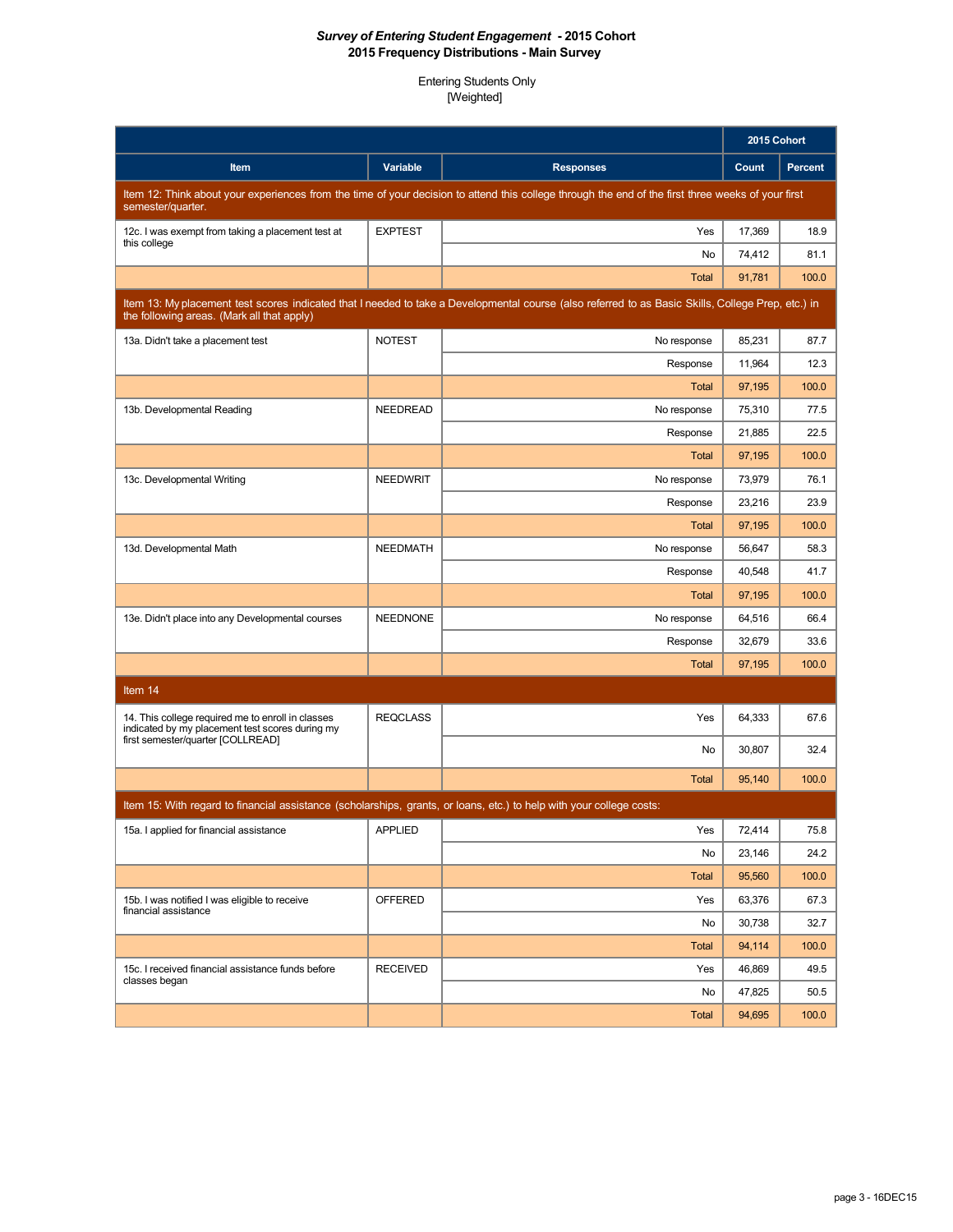|                                                                                                                                                          |                 |                                                                                                                                                    | 2015 Cohort |                |
|----------------------------------------------------------------------------------------------------------------------------------------------------------|-----------------|----------------------------------------------------------------------------------------------------------------------------------------------------|-------------|----------------|
| Item                                                                                                                                                     | Variable        | <b>Responses</b>                                                                                                                                   | Count       | <b>Percent</b> |
| Item 16                                                                                                                                                  |                 |                                                                                                                                                    |             |                |
| 16. When did you first apply for financial                                                                                                               | <b>TIMEAPPL</b> | 3 or more months before classes began                                                                                                              | 37,942      | 39.8           |
| assistance?                                                                                                                                              |                 | 1 to 2 months before classes began                                                                                                                 | 21,131      | 22.1           |
|                                                                                                                                                          |                 | Less than 1 month before classes began                                                                                                             | 11,881      | 12.4           |
|                                                                                                                                                          |                 | After classes began                                                                                                                                | 2,925       | 3.1            |
|                                                                                                                                                          |                 | I did not apply for financial assistance                                                                                                           | 21,550      | 22.6           |
|                                                                                                                                                          |                 | Total                                                                                                                                              | 95,429      | 100.0          |
|                                                                                                                                                          |                 | Item 17: In which of the following types of courses were you enrolled during your first semester/quarter at this college?                          |             |                |
| 17a. Developmental Reading (also referred to as<br>Basic Skills, College Prep, etc.)                                                                     | <b>EDCPR</b>    | Enrolled                                                                                                                                           | 24,974      | 26.6           |
|                                                                                                                                                          |                 | Not enrolled                                                                                                                                       | 69,011      | 73.4           |
|                                                                                                                                                          |                 | <b>Total</b>                                                                                                                                       | 93,985      | 100.0          |
| 17b. Developmental Writing (also referred to as<br>Basic Skills, College Prep, etc.)                                                                     | <b>EDCPW</b>    | Enrolled                                                                                                                                           | 27,608      | 29.4           |
|                                                                                                                                                          |                 | Not enrolled                                                                                                                                       | 66,212      | 70.6           |
|                                                                                                                                                          |                 | <b>Total</b>                                                                                                                                       | 93,820      | 100.0          |
| 17c. Developmental Math (also referred to as<br>Basic Skills, College Prep, etc.)                                                                        | <b>EDCPM</b>    | Enrolled                                                                                                                                           | 40,156      | 42.6           |
|                                                                                                                                                          |                 | Not enrolled                                                                                                                                       | 54,062      | 57.4           |
|                                                                                                                                                          |                 | Total                                                                                                                                              | 94,218      | 100.0          |
| 17d. An English course taught specifically for<br>students whose first language is not English (ESL,                                                     | <b>ENRLENG</b>  | Enrolled                                                                                                                                           | 3,791       | 4.1            |
| ESOL)                                                                                                                                                    |                 | Not enrolled                                                                                                                                       | 88,547      | 95.9           |
|                                                                                                                                                          |                 | Total                                                                                                                                              | 92,339      | 100.0          |
| 17e. A course specifically designed to teach skills<br>and strategies to help students succeed in college<br>(e.g., a college success or student success | <b>ENRLSSDC</b> | Enrolled                                                                                                                                           | 34,668      | 37.0           |
| course)                                                                                                                                                  |                 | Not enrolled                                                                                                                                       | 59,035      | 63.0           |
|                                                                                                                                                          |                 | <b>Total</b>                                                                                                                                       | 93.704      | 100.0          |
| 17f. An organized "learning community" (two or<br>more courses that a group of students take                                                             | <b>ENRLOLC</b>  | Enrolled                                                                                                                                           | 5,591       | 6.0            |
| together)                                                                                                                                                |                 | Not enrolled                                                                                                                                       | 87,289      | 94.0           |
|                                                                                                                                                          |                 | <b>Total</b>                                                                                                                                       | 92,880      | 100.0          |
| semester/quarter.                                                                                                                                        |                 | Item 18: Think about your experiences from the time of your decision to attend this college through the end of the first three weeks of your first |             |                |
| 18a. The very first time I came to this college I felt                                                                                                   | <b>WELCOME</b>  | Strongly disagree                                                                                                                                  | 710         | 0.7            |
| welcome [EARLYCON]                                                                                                                                       |                 | <b>Disagree</b>                                                                                                                                    | 1,839       | 1.9            |
|                                                                                                                                                          |                 | Neutral                                                                                                                                            | 21,291      | 22.1           |
|                                                                                                                                                          |                 | Agree                                                                                                                                              | 43,524      | 45.3           |
|                                                                                                                                                          |                 | Strongly agree                                                                                                                                     | 28,782      | 29.9           |
|                                                                                                                                                          |                 | Total                                                                                                                                              | 96,146      | 100.0          |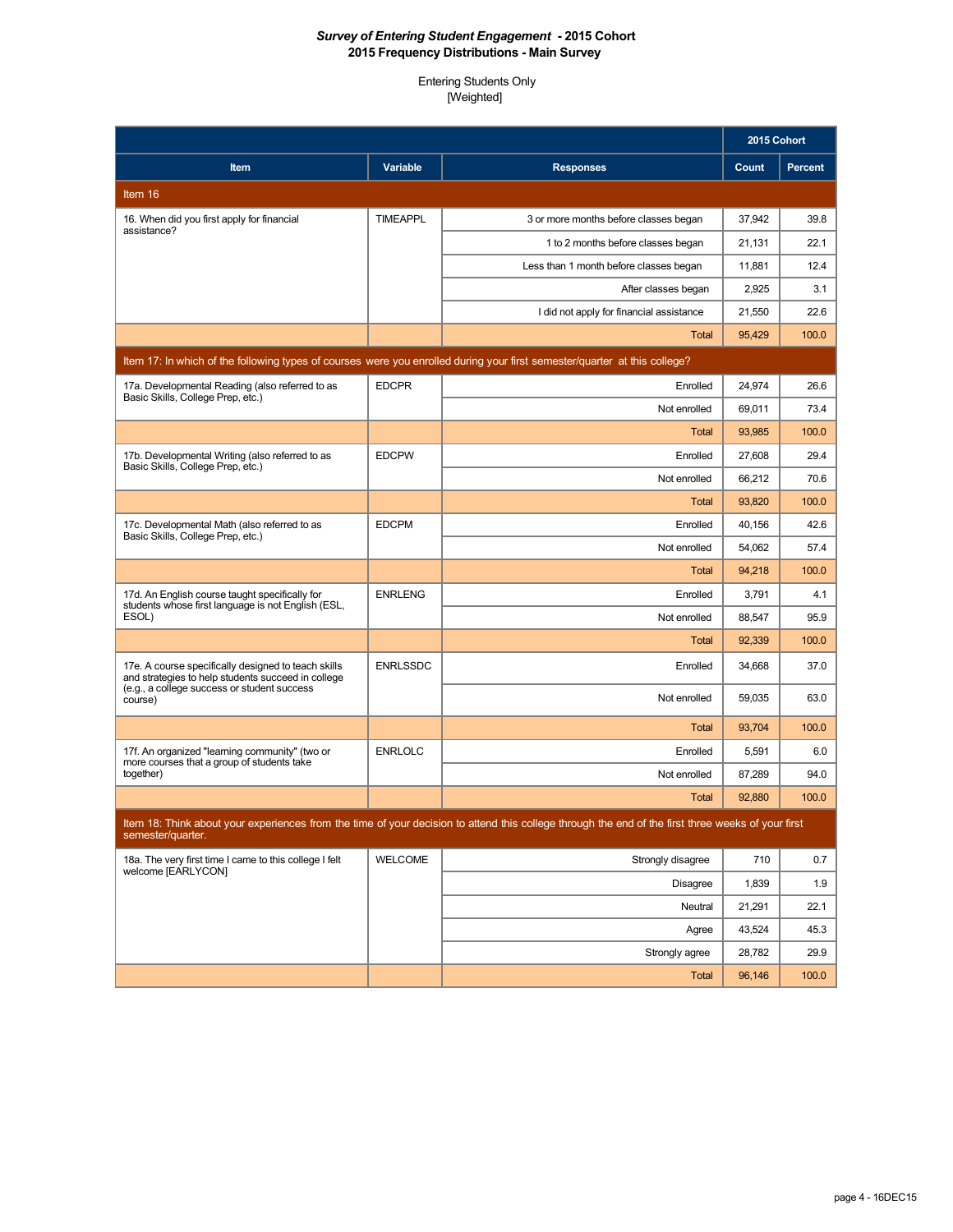|                                                                                                                        |                 |                                                                                                                                                    | 2015 Cohort |                |
|------------------------------------------------------------------------------------------------------------------------|-----------------|----------------------------------------------------------------------------------------------------------------------------------------------------|-------------|----------------|
| Item                                                                                                                   | Variable        | <b>Responses</b>                                                                                                                                   | Count       | <b>Percent</b> |
| semester/quarter.                                                                                                      |                 | Item 18: Think about your experiences from the time of your decision to attend this college through the end of the first three weeks of your first |             |                |
| 18b. The instructors at this college want me to<br>succeed [HIEXPECT]                                                  | <b>WNTSCCD</b>  | Strongly disagree                                                                                                                                  | 189         | 0.2            |
|                                                                                                                        |                 | <b>Disagree</b>                                                                                                                                    | 619         | 0.6            |
|                                                                                                                        |                 | Neutral                                                                                                                                            | 10,855      | 11.4           |
|                                                                                                                        |                 | Agree                                                                                                                                              | 43,993      | 46.0           |
|                                                                                                                        |                 | Strongly agree                                                                                                                                     | 39,962      | 41.8           |
|                                                                                                                        |                 | <b>Total</b>                                                                                                                                       | 95,618      | 100.0          |
| 18c. All the courses I needed to take during my<br>first semester/quarter were available at times<br>convenient for me | <b>CONVTIME</b> | Strongly disagree                                                                                                                                  | 2,031       | 2.1            |
|                                                                                                                        |                 | <b>Disagree</b>                                                                                                                                    | 8,169       | 8.5            |
|                                                                                                                        |                 | Neutral                                                                                                                                            | 14,973      | 15.6           |
|                                                                                                                        |                 | Agree                                                                                                                                              | 37,913      | 39.5           |
|                                                                                                                        |                 | Strongly agree                                                                                                                                     | 32,836      | 34.2           |
|                                                                                                                        |                 | <b>Total</b>                                                                                                                                       | 95,923      | 100.0          |
| 18d. I was able to meet with an academic advisor<br>at times convenient for me [ACADPLAN]                              | <b>AACONTIM</b> | Strongly disagree                                                                                                                                  | 2,323       | 2.4            |
|                                                                                                                        |                 | <b>Disagree</b>                                                                                                                                    | 6,848       | 7.2            |
|                                                                                                                        |                 | Neutral                                                                                                                                            | 23.916      | 25.1           |
|                                                                                                                        |                 | Agree                                                                                                                                              | 37,640      | 39.5           |
|                                                                                                                        |                 | Strongly agree                                                                                                                                     | 24,563      | 25.8           |
|                                                                                                                        |                 | <b>Total</b>                                                                                                                                       | 95,289      | 100.0          |
| 18e. An advisor helped me to select a course of<br>study, program, or major [ACADPLAN]                                 | <b>AASELMAJ</b> | Strongly disagree                                                                                                                                  | 4,759       | 5.0            |
|                                                                                                                        |                 | <b>Disagree</b>                                                                                                                                    | 11,901      | 12.4           |
|                                                                                                                        |                 | Neutral                                                                                                                                            | 18,203      | 19.0           |
|                                                                                                                        |                 | Agree                                                                                                                                              | 33,668      | 35.1           |
|                                                                                                                        |                 | Strongly agree                                                                                                                                     | 27,406      | 28.6           |
|                                                                                                                        |                 | <b>Total</b>                                                                                                                                       | 95,937      | 100.0          |
| 18f. An advisor helped me to set academic goals<br>and to create a plan for achieving them                             | <b>ACADGOAL</b> | Strongly disagree                                                                                                                                  | 6,131       | 6.4            |
| [ACADPLAN]                                                                                                             |                 | <b>Disagree</b>                                                                                                                                    | 18,414      | 19.2           |
|                                                                                                                        |                 | Neutral                                                                                                                                            | 27,988      | 29.2           |
|                                                                                                                        |                 | Agree                                                                                                                                              | 25,569      | 26.7           |
|                                                                                                                        |                 | Strongly agree                                                                                                                                     | 17,698      | 18.5           |
|                                                                                                                        |                 | <b>Total</b>                                                                                                                                       | 95,799      | 100.0          |
| 18g. An advisor helped me to identify the courses                                                                      | <b>CRSADV</b>   | Strongly disagree                                                                                                                                  | 3,666       | 3.8            |
| I needed to take during my first semester/quarter<br>[ACADPLAN]                                                        |                 | <b>Disagree</b>                                                                                                                                    | 7,841       | 8.2            |
|                                                                                                                        |                 | Neutral                                                                                                                                            | 13,791      | 14.4           |
|                                                                                                                        |                 | Agree                                                                                                                                              | 39,514      | 41.2           |
|                                                                                                                        |                 | Strongly agree                                                                                                                                     | 31,117      | 32.4           |
|                                                                                                                        |                 | <b>Total</b>                                                                                                                                       | 95,929      | 100.0          |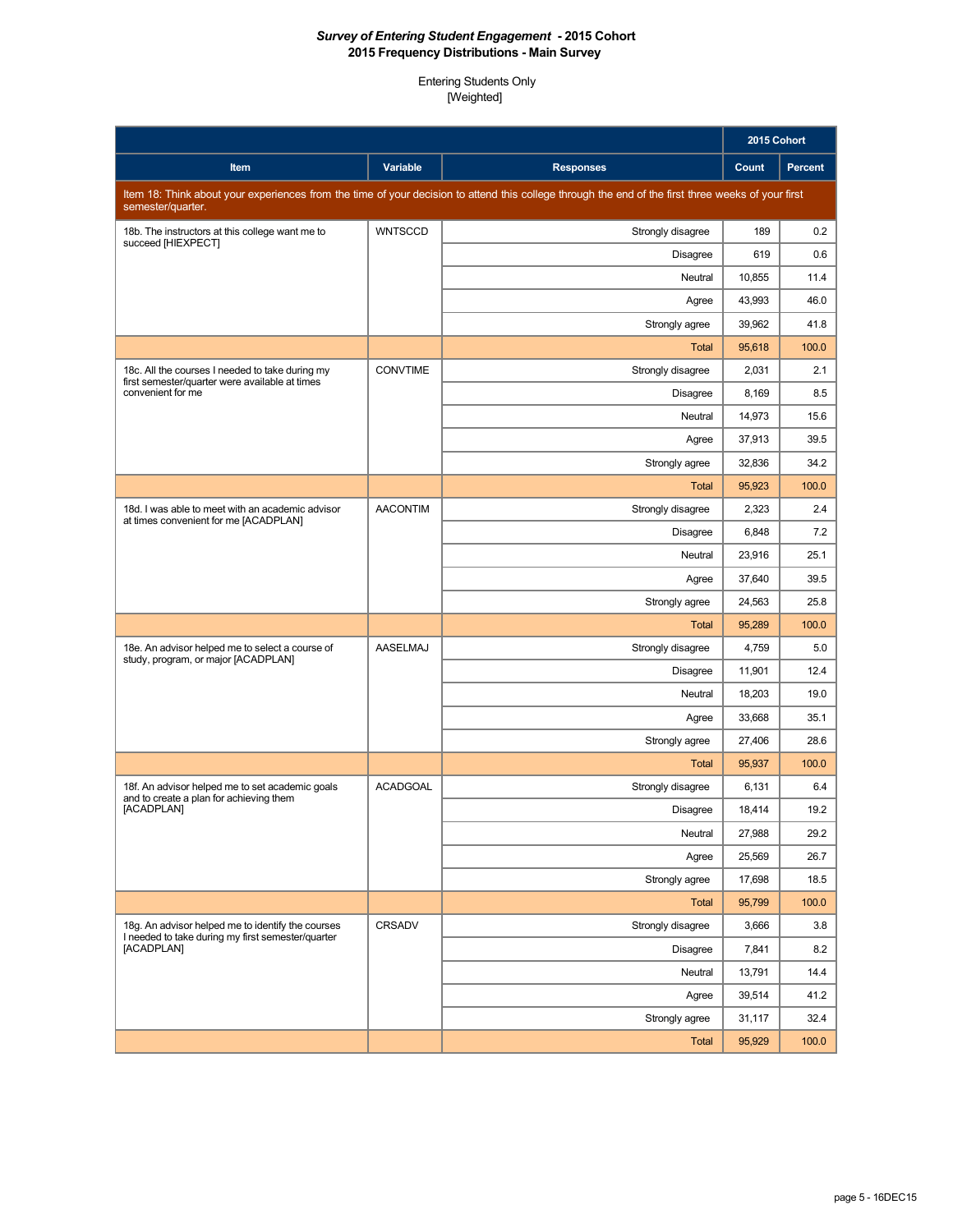|                                                                                                           |                 |                                                                                                                                                    | 2015 Cohort |         |
|-----------------------------------------------------------------------------------------------------------|-----------------|----------------------------------------------------------------------------------------------------------------------------------------------------|-------------|---------|
| Item                                                                                                      | Variable        | <b>Responses</b>                                                                                                                                   | Count       | Percent |
| semester/quarter.                                                                                         |                 | Item 18: Think about your experiences from the time of your decision to attend this college through the end of the first three weeks of your first |             |         |
| 18h. A college staff member talked with me about<br>my commitments outside of school (work, children,     | <b>OSCOMM</b>   | Strongly disagree                                                                                                                                  | 11,704      | 12.2    |
| dependents, etc.) to help me figure out how many<br>courses to take [ACADPLAN]                            |                 | <b>Disagree</b>                                                                                                                                    | 28,933      | 30.2    |
|                                                                                                           |                 | Neutral                                                                                                                                            | 24,629      | 25.7    |
|                                                                                                           |                 | Agree                                                                                                                                              | 18,819      | 19.6    |
|                                                                                                           |                 | Strongly agree                                                                                                                                     | 11,852      | 12.4    |
|                                                                                                           |                 | <b>Total</b>                                                                                                                                       | 95,938      | 100.0   |
| 18i. The college provided me with adequate<br>information about financial assistance                      | <b>FAINFO</b>   | Strongly disagree                                                                                                                                  | 6,114       | 6.4     |
| (scholarships, grants, loans, etc.) [EARLYCON]                                                            |                 | <b>Disagree</b>                                                                                                                                    | 13,374      | 13.9    |
|                                                                                                           |                 | Neutral                                                                                                                                            | 25,015      | 26.1    |
|                                                                                                           |                 | Agree                                                                                                                                              | 32,489      | 33.9    |
|                                                                                                           |                 | Strongly agree                                                                                                                                     | 18.979      | 19.8    |
|                                                                                                           |                 | <b>Total</b>                                                                                                                                       | 95,970      | 100.0   |
| 18j. A college staff member helped me determine<br>whether I qualified for financial assistance           | <b>QUALFA</b>   | Strongly disagree                                                                                                                                  | 10,148      | 10.6    |
| [EARLYCON]                                                                                                |                 | <b>Disagree</b>                                                                                                                                    | 24,326      | 25.4    |
|                                                                                                           |                 | Neutral                                                                                                                                            | 25,289      | 26.4    |
|                                                                                                           |                 | Agree                                                                                                                                              | 21,981      | 23.0    |
|                                                                                                           |                 | Strongly agree                                                                                                                                     | 14,011      | 14.6    |
|                                                                                                           |                 | <b>Total</b>                                                                                                                                       | 95,756      | 100.0   |
| 18k. All instructors had activities to introduce<br>students to one another                               | <b>ACTINTRO</b> | Strongly disagree                                                                                                                                  | 6,297       | 6.6     |
|                                                                                                           |                 | <b>Disagree</b>                                                                                                                                    | 19,205      | 20.0    |
|                                                                                                           |                 | Neutral                                                                                                                                            | 23,477      | 24.5    |
|                                                                                                           |                 | Agree                                                                                                                                              | 29,092      | 30.4    |
|                                                                                                           |                 | Strongly agree                                                                                                                                     | 17,733      | 18.5    |
|                                                                                                           |                 | <b>Total</b>                                                                                                                                       | 95,804      | 100.0   |
| 18I. All instructors clearly explained academic and<br>student support services available at this college | <b>RESOURCE</b> | Strongly disagree                                                                                                                                  | 1,771       | 1.8     |
| [ACSOCSUP]                                                                                                |                 | Disagree                                                                                                                                           | 6,977       | 7.3     |
|                                                                                                           |                 | Neutral                                                                                                                                            | 18,909      | 19.7    |
|                                                                                                           |                 | Agree                                                                                                                                              | 41,442      | 43.3    |
|                                                                                                           |                 | Strongly agree                                                                                                                                     | 26,648      | 27.8    |
|                                                                                                           |                 | <b>Total</b>                                                                                                                                       | 95,746      | 100.0   |
| 18m. All instructors clearly explained course<br>grading policies [ACSOCSUP]                              | <b>GRADEPOL</b> | Strongly disagree                                                                                                                                  | 610         | 0.6     |
|                                                                                                           |                 | <b>Disagree</b>                                                                                                                                    | 2,172       | 2.3     |
|                                                                                                           |                 | Neutral                                                                                                                                            | 8,865       | 9.2     |
|                                                                                                           |                 | Agree                                                                                                                                              | 44,433      | 46.3    |
|                                                                                                           |                 | Strongly agree                                                                                                                                     | 39,793      | 41.5    |
|                                                                                                           |                 | <b>Total</b>                                                                                                                                       | 95,873      | 100.0   |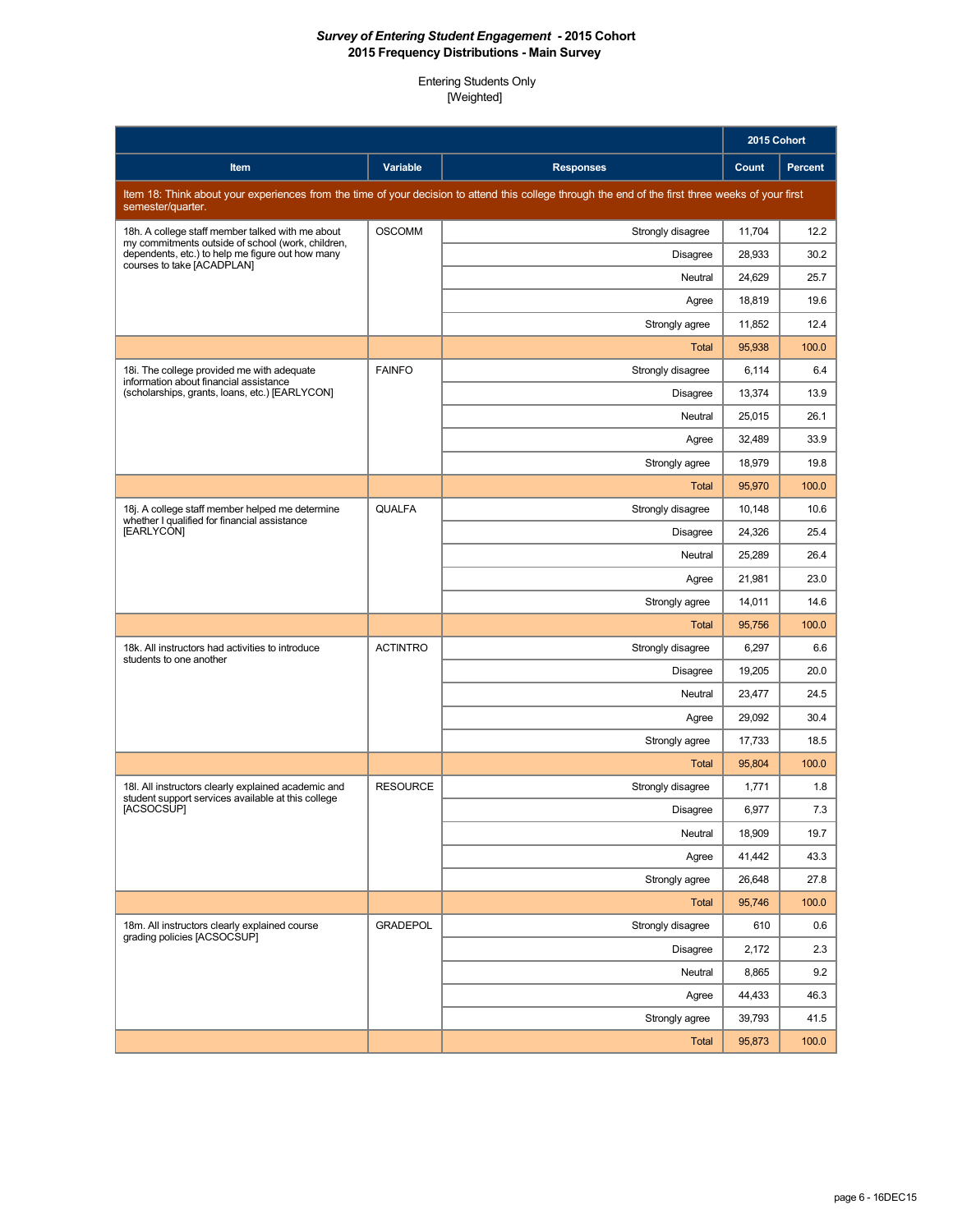|                                                                                                 |                 |                                                                                                                                                    | 2015 Cohort |                |
|-------------------------------------------------------------------------------------------------|-----------------|----------------------------------------------------------------------------------------------------------------------------------------------------|-------------|----------------|
| Item                                                                                            | Variable        | <b>Responses</b>                                                                                                                                   | Count       | <b>Percent</b> |
| semester/quarter.                                                                               |                 | Item 18: Think about your experiences from the time of your decision to attend this college through the end of the first three weeks of your first |             |                |
| 18n. All instructors clearly explained course syllabi<br>(syllabuses) [ACSOCSUP]                | <b>SYLLABI</b>  | Strongly disagree                                                                                                                                  | 429         | 0.4            |
|                                                                                                 |                 | <b>Disagree</b>                                                                                                                                    | 1,629       | 1.7            |
|                                                                                                 |                 | Neutral                                                                                                                                            | 6,815       | 7.1            |
|                                                                                                 |                 | Agree                                                                                                                                              | 41,202      | 43.1           |
|                                                                                                 |                 | Strongly agree                                                                                                                                     | 45,627      | 47.7           |
|                                                                                                 |                 | <b>Total</b>                                                                                                                                       | 95,701      | 100.0          |
| 18o. I knew how to get in touch with my instructors<br>outside of class [ACSOCSUP]              | <b>FACMEET</b>  | Strongly disagree                                                                                                                                  | 607         | 0.6            |
|                                                                                                 |                 | <b>Disagree</b>                                                                                                                                    | 2,155       | 2.2            |
|                                                                                                 |                 | Neutral                                                                                                                                            | 8,553       | 8.9            |
|                                                                                                 |                 | Agree                                                                                                                                              | 42,310      | 44.1           |
|                                                                                                 |                 | Strongly agree                                                                                                                                     | 42,320      | 44.1           |
|                                                                                                 |                 | <b>Total</b>                                                                                                                                       | 95,946      | 100.0          |
| 18p. At least one college staff member (other than<br>an instructor) learned my name [EARLYCON] | <b>CSTAFNAM</b> | Strongly disagree                                                                                                                                  | 11.848      | 12.4           |
|                                                                                                 |                 | <b>Disagree</b>                                                                                                                                    | 19,514      | 20.4           |
|                                                                                                 |                 | Neutral                                                                                                                                            | 17,009      | 17.7           |
|                                                                                                 |                 | Agree                                                                                                                                              | 24,312      | 25.4           |
|                                                                                                 |                 | Strongly agree                                                                                                                                     | 23,166      | 24.2           |
|                                                                                                 |                 | <b>Total</b>                                                                                                                                       | 95,849      | 100.0          |
| 18q. At least one other student whom I didn't<br>previously know learned my name [ACSOCSUP]     | <b>OSTUDNAM</b> | Strongly disagree                                                                                                                                  | 2,562       | 2.7            |
|                                                                                                 |                 | <b>Disagree</b>                                                                                                                                    | 4,901       | 5.1            |
|                                                                                                 |                 | Neutral                                                                                                                                            | 10,099      | 10.5           |
|                                                                                                 |                 | Agree                                                                                                                                              | 37,882      | 39.5           |
|                                                                                                 |                 | Strongly agree                                                                                                                                     | 40,518      | 42.2           |
|                                                                                                 |                 | <b>Total</b>                                                                                                                                       | 95,962      | 100.0          |
| 18r. At least one instructor learned my name<br>[ACSOCSUP]                                      | <b>FACNAM</b>   | Strongly disagree                                                                                                                                  | 1,512       | 1.6            |
|                                                                                                 |                 | <b>Disagree</b>                                                                                                                                    | 3,314       | 3.5            |
|                                                                                                 |                 | Neutral                                                                                                                                            | 8,117       | 8.5            |
|                                                                                                 |                 | Agree                                                                                                                                              | 38,358      | 40.2           |
|                                                                                                 |                 | Strongly agree                                                                                                                                     | 44,154      | 46.3           |
|                                                                                                 |                 | <b>Total</b>                                                                                                                                       | 95,455      | 100.0          |
| 18s. I learned the name of at least one other<br>student in most of my classes [ACSOCSUP]       | <b>STUNAM</b>   | Strongly disagree                                                                                                                                  | 1,703       | 1.8            |
|                                                                                                 |                 | <b>Disagree</b>                                                                                                                                    | 3,940       | 4.1            |
|                                                                                                 |                 | Neutral                                                                                                                                            | 8,014       | 8.4            |
|                                                                                                 |                 | Agree                                                                                                                                              | 37,621      | 39.2           |
|                                                                                                 |                 | Strongly agree                                                                                                                                     | 44,680      | 46.6           |
|                                                                                                 |                 | <b>Total</b>                                                                                                                                       | 95,959      | 100.0          |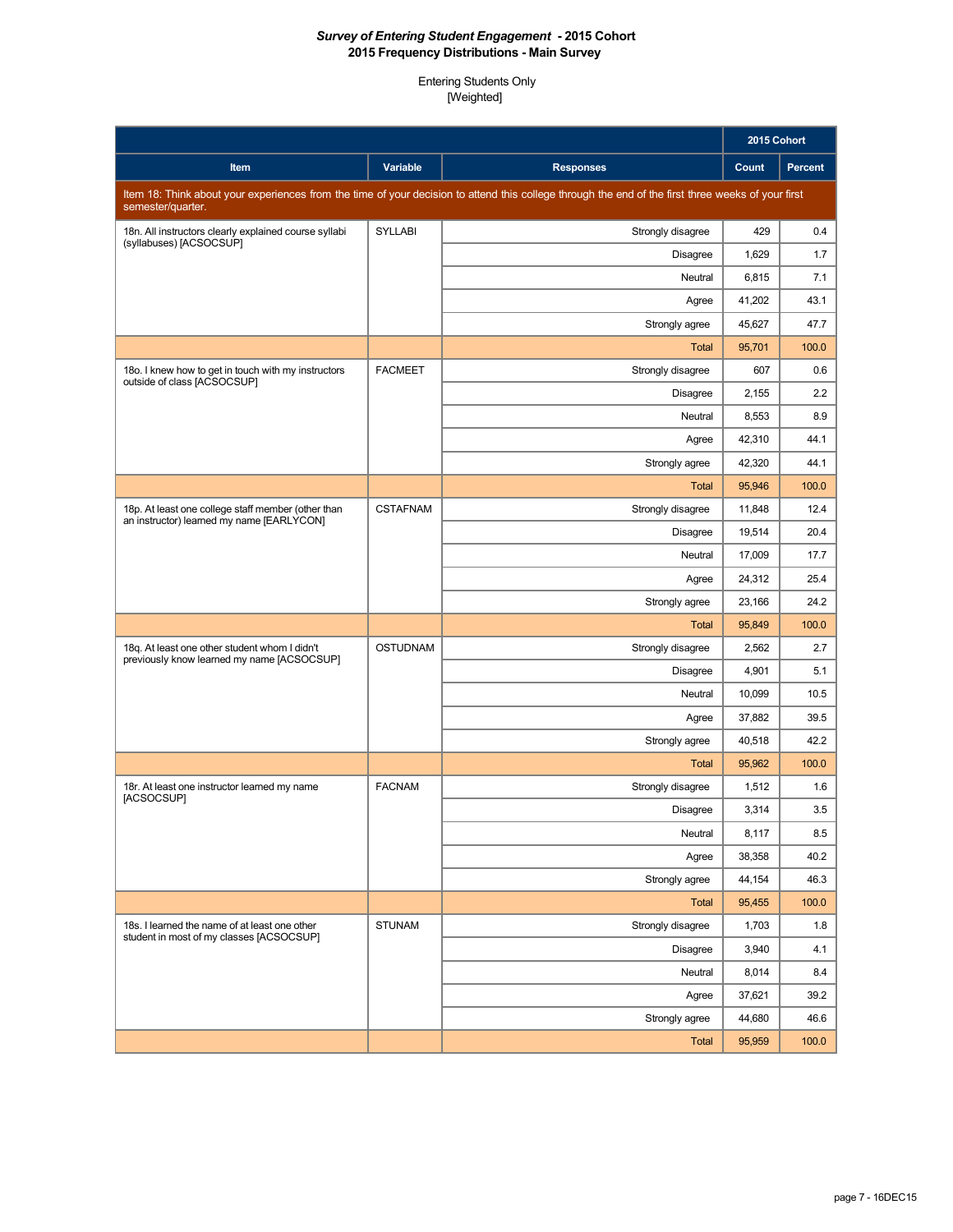|                                                                                              |                 |                                                                                                                                                    | 2015 Cohort      |                |
|----------------------------------------------------------------------------------------------|-----------------|----------------------------------------------------------------------------------------------------------------------------------------------------|------------------|----------------|
| Item                                                                                         | Variable        | <b>Responses</b>                                                                                                                                   | <b>Count</b>     | <b>Percent</b> |
|                                                                                              |                 | Item 18: Think about your experiences from the time of your decision to attend this college through the end of the first three weeks of your first |                  |                |
| semester/quarter.<br>18t. I have the motivation to do what it takes to                       | <b>ITTAKES</b>  | Strongly disagree                                                                                                                                  | 456              | 0.5            |
| succeed in college [HIEXPECT]                                                                |                 | <b>Disagree</b>                                                                                                                                    | 1,226            | 1.3            |
|                                                                                              |                 | Neutral                                                                                                                                            | 9,033            | 9.4            |
|                                                                                              |                 | Agree                                                                                                                                              | 34,330           | 35.9           |
|                                                                                              |                 | Strongly agree                                                                                                                                     | 50,687           | 52.9           |
|                                                                                              |                 | Total                                                                                                                                              | 95,731           | 100.0          |
| 18u. I am prepared academically to succeed in                                                | <b>ACPRPRD</b>  | Strongly disagree                                                                                                                                  | 507              | 0.5            |
| college [HIEXPECT]                                                                           |                 | <b>Disagree</b>                                                                                                                                    | 1,461            | 1.5            |
|                                                                                              |                 | Neutral                                                                                                                                            | 12,391           | 12.9           |
|                                                                                              |                 | Agree                                                                                                                                              | 37,665           | 39.2           |
|                                                                                              |                 | Strongly agree                                                                                                                                     | 43.939           | 45.8           |
|                                                                                              |                 | Total                                                                                                                                              | 95,963           | 100.0          |
|                                                                                              |                 | Item 19: During the first three weeks of your first semester/quarter at this college, about how often did you do the following?                    |                  |                |
| 19a. Ask questions in class or contribute to class                                           | <b>ASKQUES</b>  | Never                                                                                                                                              | 8,117            | 8.4            |
| discussions [ENGAGLRN]                                                                       |                 | Once                                                                                                                                               | 22,497           | 23.3           |
|                                                                                              |                 | Two or three times                                                                                                                                 | 44,818           | 46.3           |
|                                                                                              |                 | Four or more times                                                                                                                                 | 21,309           | 22.0           |
|                                                                                              |                 | Total                                                                                                                                              | 96,740           | 100.0          |
| 19b. Prepare at least two drafts of a paper or<br>assignment before turning it in [ENGAGLRN] | <b>PREPDRFT</b> | Never                                                                                                                                              | 27,911           | 29.1           |
|                                                                                              |                 | Once                                                                                                                                               | 34,398           | 35.8           |
|                                                                                              |                 | Two or three times                                                                                                                                 | 27,370           | 28.5           |
|                                                                                              |                 | Four or more times                                                                                                                                 | 6,371            | 6.6            |
|                                                                                              |                 | Total                                                                                                                                              | 96,050           | 100.0          |
| 19c. Turn in an assignment late [HIEXPECT]                                                   | <b>LATETURN</b> | Never                                                                                                                                              | 63,204           | 65.6           |
|                                                                                              |                 | Once                                                                                                                                               | 24,354           | 25.3           |
|                                                                                              |                 | Two or three times                                                                                                                                 | 7,649            | 7.9            |
|                                                                                              |                 | Four or more times                                                                                                                                 | 1,074            | 1.1            |
|                                                                                              |                 | <b>Total</b>                                                                                                                                       | 96,280           | 100.0          |
| 19d. Not turn in an assignment [HIEXPECT]                                                    | <b>NOTTURN</b>  | Never                                                                                                                                              | 67,718           | 71.4           |
|                                                                                              |                 | Once<br>Two or three times                                                                                                                         | 19,163           | 20.2           |
|                                                                                              |                 |                                                                                                                                                    | 6,305            | 6.6            |
|                                                                                              |                 | Four or more times                                                                                                                                 | 1,636            | 1.7<br>100.0   |
| 19e. Participate in supplemental instruction (extra                                          | <b>SUPINSTR</b> | Total<br>Never                                                                                                                                     | 94,822<br>65.307 | 67.6           |
| class sessions with an instructor, tutor, or<br>experienced student) [ENGAGLRN]              |                 | Once                                                                                                                                               | 16,001           | 16.6           |
|                                                                                              |                 | Two or three times                                                                                                                                 | 10,838           | 11.2           |
|                                                                                              |                 | Four or more times                                                                                                                                 | 4,502            | 4.7            |
|                                                                                              |                 | <b>Total</b>                                                                                                                                       | 96,648           | 100.0          |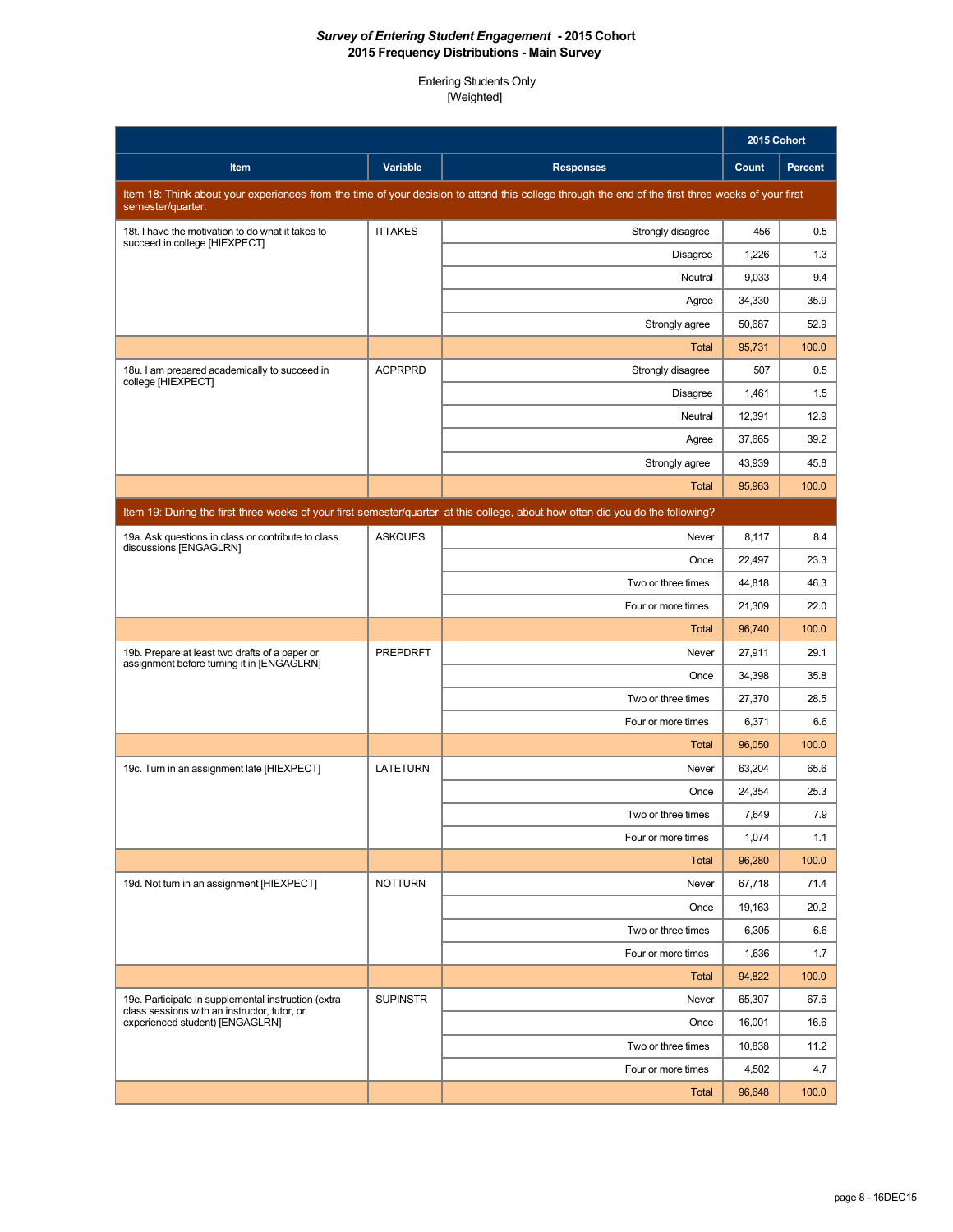|                                                                                                     |                 |                                                                                                                                 | 2015 Cohort |         |
|-----------------------------------------------------------------------------------------------------|-----------------|---------------------------------------------------------------------------------------------------------------------------------|-------------|---------|
| Item                                                                                                | Variable        | <b>Responses</b>                                                                                                                | Count       | Percent |
|                                                                                                     |                 | Item 19: During the first three weeks of your first semester/quarter at this college, about how often did you do the following? |             |         |
| 19f. Come to class without completing readings or                                                   | <b>NOTCOMPL</b> | Never                                                                                                                           | 54,597      | 56.6    |
| assignments [HIEXPECT]                                                                              |                 | Once                                                                                                                            | 27,891      | 28.9    |
|                                                                                                     |                 | Two or three times                                                                                                              | 11,131      | 11.5    |
|                                                                                                     |                 | Four or more times                                                                                                              | 2,759       | 2.9     |
|                                                                                                     |                 | Total                                                                                                                           | 96,378      | 100.0   |
| 19g. Work with other students on a project or<br>assignment during class [ENGAGLRN]                 | <b>PINCLASS</b> | Never                                                                                                                           | 19,471      | 20.1    |
|                                                                                                     |                 | Once                                                                                                                            | 25,099      | 26.0    |
|                                                                                                     |                 | Two or three times                                                                                                              | 37,534      | 38.8    |
|                                                                                                     |                 | Four or more times                                                                                                              | 14,537      | 15.0    |
|                                                                                                     |                 | Total                                                                                                                           | 96,641      | 100.0   |
| 19h. Work with classmates outside of class on<br>class projects or assignments [ENGAGLRN]           | <b>PREPOUTC</b> | Never                                                                                                                           | 60,894      | 63.3    |
|                                                                                                     |                 | Once                                                                                                                            | 18.316      | 19.0    |
|                                                                                                     |                 | Two or three times                                                                                                              | 12,391      | 12.9    |
|                                                                                                     |                 | Four or more times                                                                                                              | 4,581       | 4.8     |
|                                                                                                     |                 | <b>Total</b>                                                                                                                    | 96,183      | 100.0   |
| 19i. Participate in a required study group outside<br>of class [ENGAGLRN]                           | <b>GRPSTUDY</b> | Never                                                                                                                           | 78.897      | 81.7    |
|                                                                                                     |                 | Once                                                                                                                            | 9,605       | 9.9     |
|                                                                                                     |                 | Two or three times                                                                                                              | 5,693       | 5.9     |
|                                                                                                     |                 | Four or more times                                                                                                              | 2,419       | 2.5     |
|                                                                                                     |                 | Total                                                                                                                           | 96,615      | 100.0   |
| 19j. Participate in a student-initiated (not required)<br>study group outside of class [ENGAGLRN]   | <b>NRGSTUDY</b> | Never                                                                                                                           | 77,983      | 81.0    |
|                                                                                                     |                 | Once                                                                                                                            | 10,075      | 10.5    |
|                                                                                                     |                 | Two or three times                                                                                                              | 5,720       | 5.9     |
|                                                                                                     |                 | Four or more times                                                                                                              | 2,469       | 2.6     |
|                                                                                                     |                 | <b>Total</b>                                                                                                                    | 96,246      | 100.0   |
| 19k. Use an electronic tool (e-mail, text<br>messaging, Facebook, MySpace, class Web site,          | <b>USEINTMG</b> | Never                                                                                                                           | 38.524      | 39.8    |
| etc.) to communicate with another student about<br>coursework [ENGAGLRN]                            |                 | Once                                                                                                                            | 21,200      | 21.9    |
|                                                                                                     |                 | Two or three times                                                                                                              | 20,969      | 21.7    |
|                                                                                                     |                 | Four or more times                                                                                                              | 16,001      | 16.5    |
|                                                                                                     |                 | <b>Total</b>                                                                                                                    | 96,694      | 100.0   |
| 19I. Use an electronic tool (e-mail, text messaging,<br>Facebook, MySpace, class Web site, etc.) to | <b>MAILFAC</b>  | Never                                                                                                                           | 29,989      | 31.1    |
| communicate with an instructor about coursework<br>[ENGAGLRN]                                       |                 | Once                                                                                                                            | 25,756      | 26.7    |
|                                                                                                     |                 | Two or three times                                                                                                              | 26,177      | 27.2    |
|                                                                                                     |                 | Four or more times                                                                                                              | 14,382      | 14.9    |
|                                                                                                     |                 | <b>Total</b>                                                                                                                    | 96,303      | 100.0   |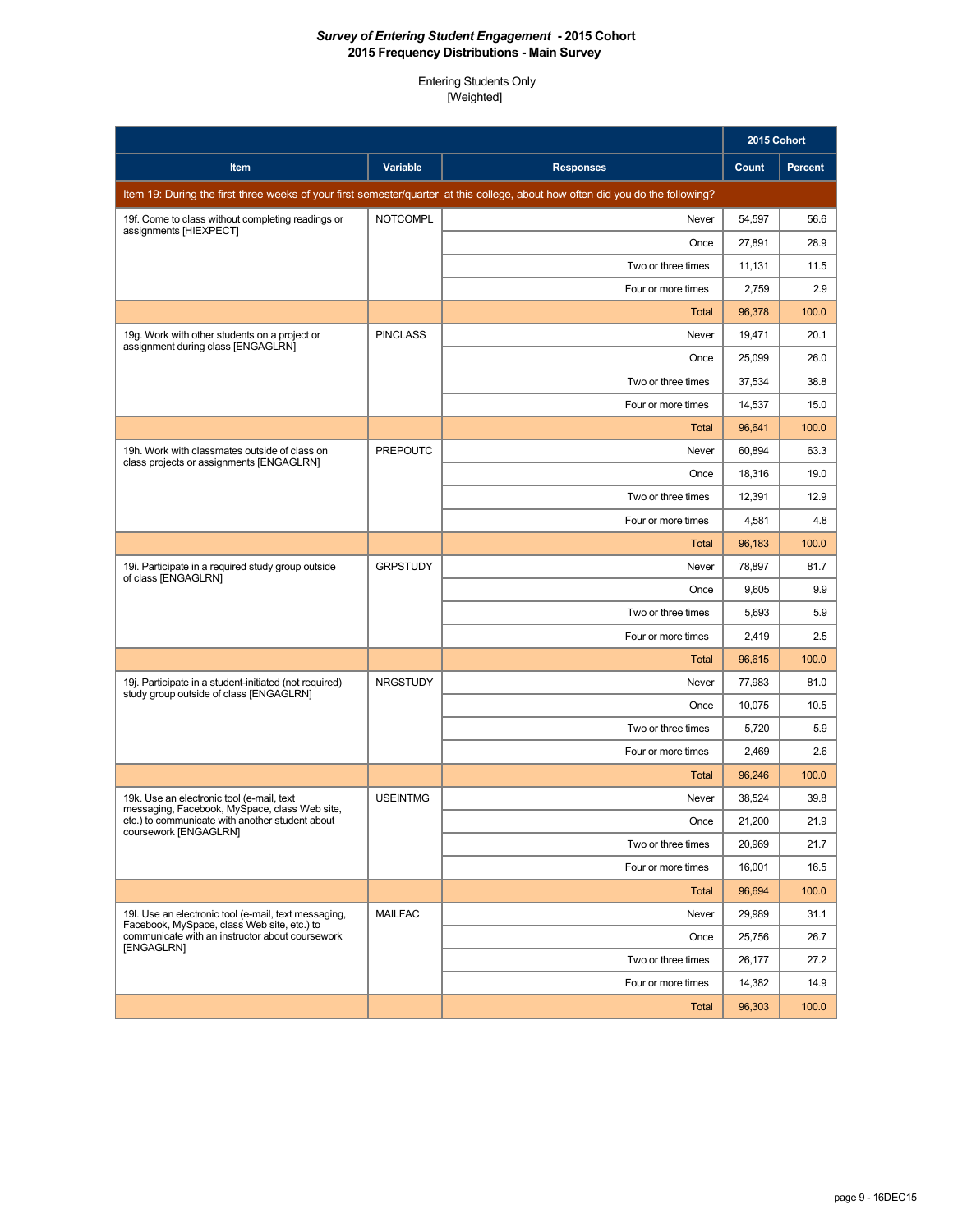|                                                                                                          |                 |                                                                                                                                 | 2015 Cohort |                |
|----------------------------------------------------------------------------------------------------------|-----------------|---------------------------------------------------------------------------------------------------------------------------------|-------------|----------------|
| Item                                                                                                     | Variable        | <b>Responses</b>                                                                                                                | Count       | <b>Percent</b> |
|                                                                                                          |                 | Item 19: During the first three weeks of your first semester/quarter at this college, about how often did you do the following? |             |                |
| 19m. Discuss an assignment or grade with an                                                              | <b>FACASSN</b>  | Never                                                                                                                           | 31,375      | 32.5           |
| instructor [ENGAGLRN]                                                                                    |                 | Once                                                                                                                            | 33,747      | 35.0           |
|                                                                                                          |                 | Two or three times                                                                                                              | 24,440      | 25.3           |
|                                                                                                          |                 | Four or more times                                                                                                              | 6,969       | 7.2            |
|                                                                                                          |                 | Total                                                                                                                           | 96,530      | 100.0          |
| 19n. Ask for help from an instructor regarding<br>questions or problems related to a class<br>[ENGAGLRN] | <b>CLASSREL</b> | Never                                                                                                                           | 21,959      | 22.7           |
|                                                                                                          |                 | Once                                                                                                                            | 30,646      | 31.7           |
|                                                                                                          |                 | Two or three times                                                                                                              | 32,423      | 33.6           |
|                                                                                                          |                 | Four or more times                                                                                                              | 11,507      | 11.9           |
|                                                                                                          |                 | <b>Total</b>                                                                                                                    | 96,535      | 100.0          |
| 19o. Receive prompt written or oral feedback from<br>instructors on your performance [ENGAGLRN]          | <b>FEEDBACK</b> | Never                                                                                                                           | 23,212      | 24.0           |
|                                                                                                          |                 | Once                                                                                                                            | 28,137      | 29.1           |
|                                                                                                          |                 | Two or three times                                                                                                              | 32,366      | 33.5           |
|                                                                                                          |                 | Four or more times                                                                                                              | 12,814      | 13.3           |
|                                                                                                          |                 | Total                                                                                                                           | 96,529      | 100.0          |
| 19p. Receive grades or points on assignments,<br>quizzes, tests, or papers, etc.                         | <b>RCVGRDS</b>  | Never                                                                                                                           | 4,807       | 5.0            |
|                                                                                                          |                 | Once                                                                                                                            | 12,571      | 13.1           |
|                                                                                                          |                 | Two or three times                                                                                                              | 30,127      | 31.4           |
|                                                                                                          |                 | Four or more times                                                                                                              | 48,423      | 50.5           |
|                                                                                                          |                 | Total                                                                                                                           | 95,928      | 100.0          |
| 19q. Discuss ideas from your readings or classes<br>with instructors outside of class [ENGAGLRN]         | <b>FACIDOC</b>  | Never                                                                                                                           | 61,718      | 64.0           |
|                                                                                                          |                 | Once                                                                                                                            | 18,507      | 19.2           |
|                                                                                                          |                 | Two or three times                                                                                                              | 11,590      | 12.0           |
|                                                                                                          |                 | Four or more times                                                                                                              | 4,691       | 4.9            |
|                                                                                                          |                 | Total                                                                                                                           | 96,506      | 100.0          |
| 19r. Discuss ideas from your readings or classes<br>with others outside of class (students, family,      | <b>OCIDEAS</b>  | Never                                                                                                                           | 37,138      | 38.7           |
| co-workers, etc.)                                                                                        |                 | Once                                                                                                                            | 21,543      | 22.5           |
|                                                                                                          |                 | Two or three times                                                                                                              | 24,190      | 25.2           |
|                                                                                                          |                 | Four or more times                                                                                                              | 13,054      | 13.6           |
|                                                                                                          |                 | Total                                                                                                                           | 95,925      | 100.0          |
| 19s. Skip class [HIEXPECT]                                                                               | <b>SKIPCL</b>   | Never                                                                                                                           | 72,715      | 75.3           |
|                                                                                                          |                 | Once                                                                                                                            | 16,369      | 17.0           |
|                                                                                                          |                 | Two or three times                                                                                                              | 6,223       | 6.4            |
|                                                                                                          |                 | Four or more times                                                                                                              | 1,244       | 1.3            |
|                                                                                                          |                 | <b>Total</b>                                                                                                                    | 96,552      | 100.0          |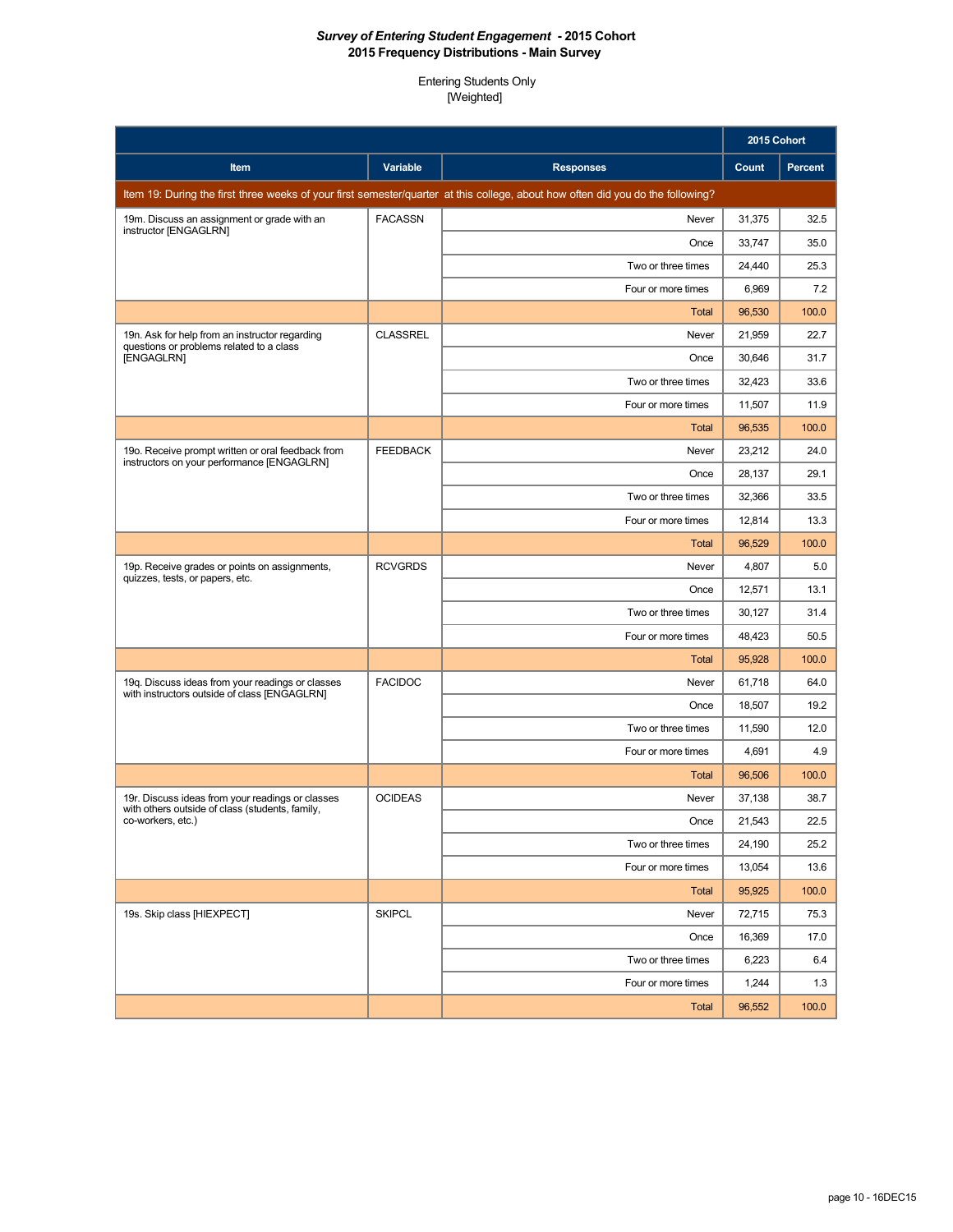|                                                              |                 |                                                                                                                                                      | 2015 Cohort |         |
|--------------------------------------------------------------|-----------------|------------------------------------------------------------------------------------------------------------------------------------------------------|-------------|---------|
| Item                                                         | <b>Variable</b> | <b>Responses</b>                                                                                                                                     | Count       | Percent |
| semester/quarter. Did you know about the following services? |                 | Item 20.1: Think about your experiences from the time of your decision to attend this college through the end of the first three weeks of your first |             |         |
| 20.1a. Academic advising/planning                            | <b>ACADPLNG</b> | Yes                                                                                                                                                  | 75,788      | 78.9    |
|                                                              |                 | No                                                                                                                                                   | 20,276      | 21.1    |
|                                                              |                 | <b>Total</b>                                                                                                                                         | 96,064      | 100.0   |
| 20.1b. Career counseling                                     | CAREERC         | Yes                                                                                                                                                  | 50,880      | 53.1    |
|                                                              |                 | No                                                                                                                                                   | 44,884      | 46.9    |
|                                                              |                 | <b>Total</b>                                                                                                                                         | 95,764      | 100.0   |
| 20.1c. Job placement assistance                              | <b>JOBPLACE</b> | Yes                                                                                                                                                  | 33,689      | 35.4    |
|                                                              |                 | No                                                                                                                                                   | 61,600      | 64.6    |
|                                                              |                 | <b>Total</b>                                                                                                                                         | 95,289      | 100.0   |
| 20.1d. Face-to-face tutoring                                 | <b>FFTUTOR</b>  | Yes                                                                                                                                                  | 74.975      | 78.4    |
|                                                              |                 | No                                                                                                                                                   | 20,675      | 21.6    |
|                                                              |                 | <b>Total</b>                                                                                                                                         | 95,649      | 100.0   |
| 20.1e. Online tutoring                                       | <b>OLTUTOR</b>  | Yes                                                                                                                                                  | 38.713      | 40.7    |
|                                                              |                 | No                                                                                                                                                   | 56,414      | 59.3    |
|                                                              |                 | <b>Total</b>                                                                                                                                         | 95,128      | 100.0   |
| 20.1f. Writing, math, or other skill lab                     | <b>SKILLABS</b> | Yes                                                                                                                                                  | 70,138      | 73.5    |
|                                                              |                 | No                                                                                                                                                   | 25,260      | 26.5    |
|                                                              |                 | <b>Total</b>                                                                                                                                         | 95,398      | 100.0   |
| 20.1g. Financial assistance advising                         | <b>FAADVS</b>   | Yes                                                                                                                                                  | 73,751      | 77.5    |
|                                                              |                 | No                                                                                                                                                   | 21,460      | 22.5    |
|                                                              |                 | <b>Total</b>                                                                                                                                         | 95,211      | 100.0   |
| 20.1h. Computer lab                                          | <b>COMPLAB</b>  | Yes                                                                                                                                                  | 80,968      | 84.7    |
|                                                              |                 | No                                                                                                                                                   | 14,607      | 15.3    |
|                                                              |                 | <b>Total</b>                                                                                                                                         | 95,575      | 100.0   |
| 20.1i. Student organizations                                 | <b>STUORGS</b>  | Yes                                                                                                                                                  | 58,365      | 61.2    |
|                                                              |                 | No                                                                                                                                                   | 36,988      | 38.8    |
|                                                              |                 | <b>Total</b>                                                                                                                                         | 95,353      | 100.0   |
| 20.1j. Transfer credit assistance                            | <b>TRANSFCR</b> | Yes                                                                                                                                                  | 46,494      | 48.6    |
|                                                              |                 | No                                                                                                                                                   | 49,100      | 51.4    |
|                                                              |                 | <b>Total</b>                                                                                                                                         | 95,593      | 100.0   |
| 20.1k. Services to students with disabilities                | <b>DISABSVS</b> | Yes                                                                                                                                                  | 53,433      | 56.0    |
|                                                              |                 | No                                                                                                                                                   | 42,001      | 44.0    |
|                                                              |                 | <b>Total</b>                                                                                                                                         | 95,434      | 100.0   |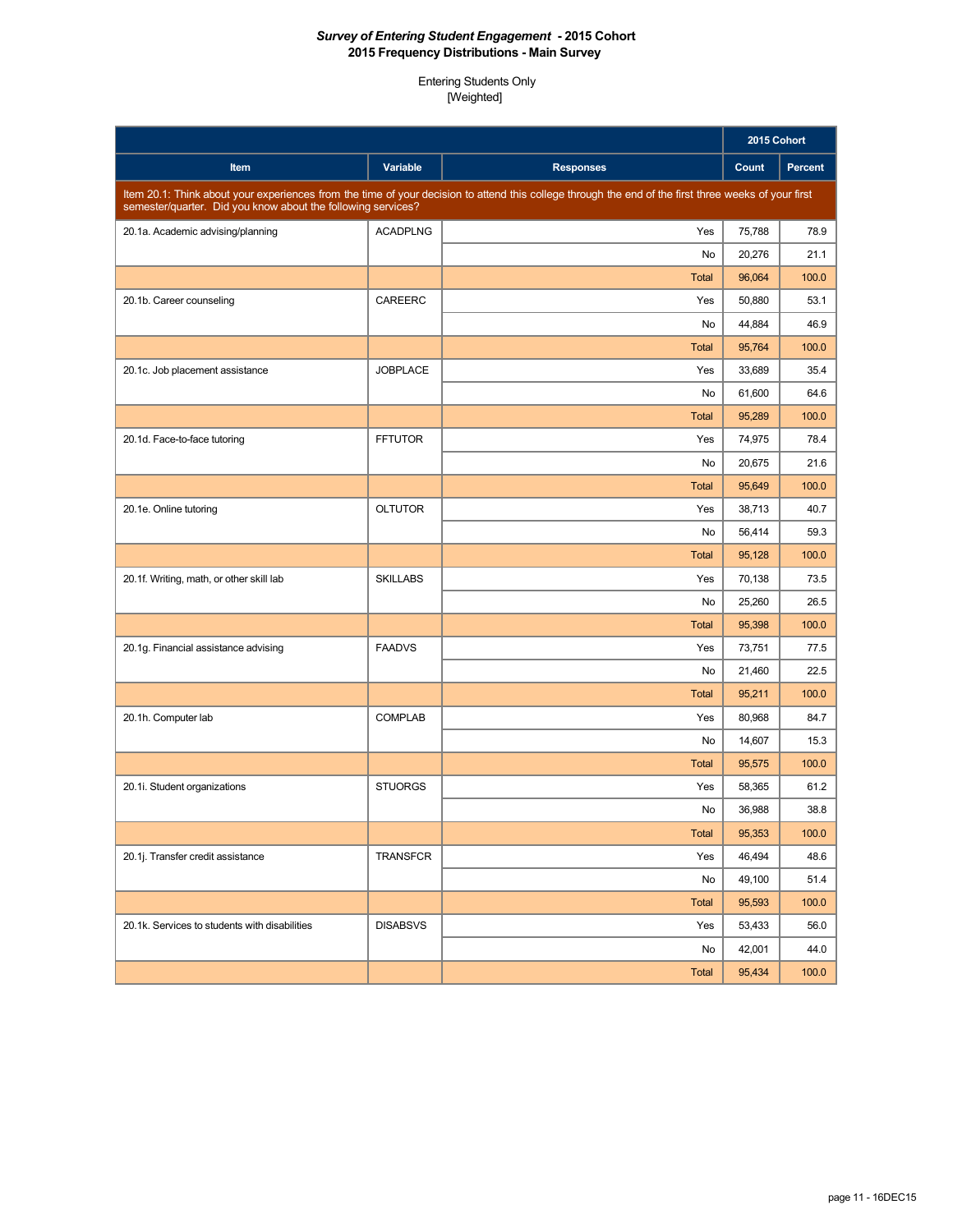|                                                                 |                 |                                                                                                                                                      | 2015 Cohort |                |
|-----------------------------------------------------------------|-----------------|------------------------------------------------------------------------------------------------------------------------------------------------------|-------------|----------------|
| Item                                                            | Variable        | <b>Responses</b>                                                                                                                                     | Count       | <b>Percent</b> |
| semester/quarter. How often did you use the following services? |                 | Item 20.2: Think about your experiences from the time of your decision to attend this college through the end of the first three weeks of your first |             |                |
| 20.2a. Academic advising/planning                               | <b>ACADPUSE</b> | Never                                                                                                                                                | 38,087      | 40.9           |
|                                                                 |                 | Once                                                                                                                                                 | 33,849      | 36.3           |
|                                                                 |                 | Two or three times                                                                                                                                   | 18,074      | 19.4           |
|                                                                 |                 | Four or more times                                                                                                                                   | 3,218       | 3.5            |
|                                                                 |                 | <b>Total</b>                                                                                                                                         | 93,228      | 100.0          |
| 20.2b. Career counseling                                        | <b>CARCUSE</b>  | Never                                                                                                                                                | 74,757      | 81.3           |
|                                                                 |                 | Once                                                                                                                                                 | 12,338      | 13.4           |
|                                                                 |                 | Two or three times                                                                                                                                   | 3,998       | 4.3            |
|                                                                 |                 | Four or more times                                                                                                                                   | 897         | 1.0            |
|                                                                 |                 | <b>Total</b>                                                                                                                                         | 91,991      | 100.0          |
| 20.2c. Job placement assistance                                 | <b>JOBPLUSE</b> | Never                                                                                                                                                | 85.065      | 93.8           |
|                                                                 |                 | Once                                                                                                                                                 | 4,101       | 4.5            |
|                                                                 |                 | Two or three times                                                                                                                                   | 1,161       | 1.3            |
|                                                                 |                 | Four or more times                                                                                                                                   | 378         | 0.4            |
|                                                                 |                 | <b>Total</b>                                                                                                                                         | 90.706      | 100.0          |
| 20.2d. Face-to-face tutoring [ENGAGLRN]                         | <b>FFTUSE</b>   | Never                                                                                                                                                | 76,537      | 82.5           |
|                                                                 |                 | Once                                                                                                                                                 | 8,434       | 9.1            |
|                                                                 |                 | Two or three times                                                                                                                                   | 4,751       | 5.1            |
|                                                                 |                 | Four or more times                                                                                                                                   | 3,002       | 3.2            |
|                                                                 |                 | <b>Total</b>                                                                                                                                         | 92,725      | 100.0          |
| 20.2e. Online tutoring                                          | <b>OLTUSE</b>   | Never                                                                                                                                                | 84,960      | 93.6           |
|                                                                 |                 | Once                                                                                                                                                 | 3,108       | 3.4            |
|                                                                 |                 | Two or three times                                                                                                                                   | 1,688       | 1.9            |
|                                                                 |                 | Four or more times                                                                                                                                   | 1,014       | 1.1            |
|                                                                 |                 | <b>Total</b>                                                                                                                                         | 90,769      | 100.0          |
| 20.2f. Writing, math, or other skill lab<br>[ENGAGLRN]          | <b>SKLABUSE</b> | Never                                                                                                                                                | 59,924      | 65.0           |
|                                                                 |                 | Once                                                                                                                                                 | 11,152      | 12.1           |
|                                                                 |                 | Two or three times                                                                                                                                   | 9,396       | 10.2           |
|                                                                 |                 | Four or more times                                                                                                                                   | 11,671      | 12.7           |
|                                                                 |                 | <b>Total</b>                                                                                                                                         | 92,143      | 100.0          |
| 20.2g. Financial assistance advising                            | <b>FAUSE</b>    | Never                                                                                                                                                | 49,074      | 53.3           |
|                                                                 |                 | Once                                                                                                                                                 | 22,983      | 25.0           |
|                                                                 |                 | Two or three times                                                                                                                                   | 14,188      | 15.4           |
|                                                                 |                 | Four or more times                                                                                                                                   | 5,811       | 6.3            |
|                                                                 |                 | <b>Total</b>                                                                                                                                         | 92,056      | 100.0          |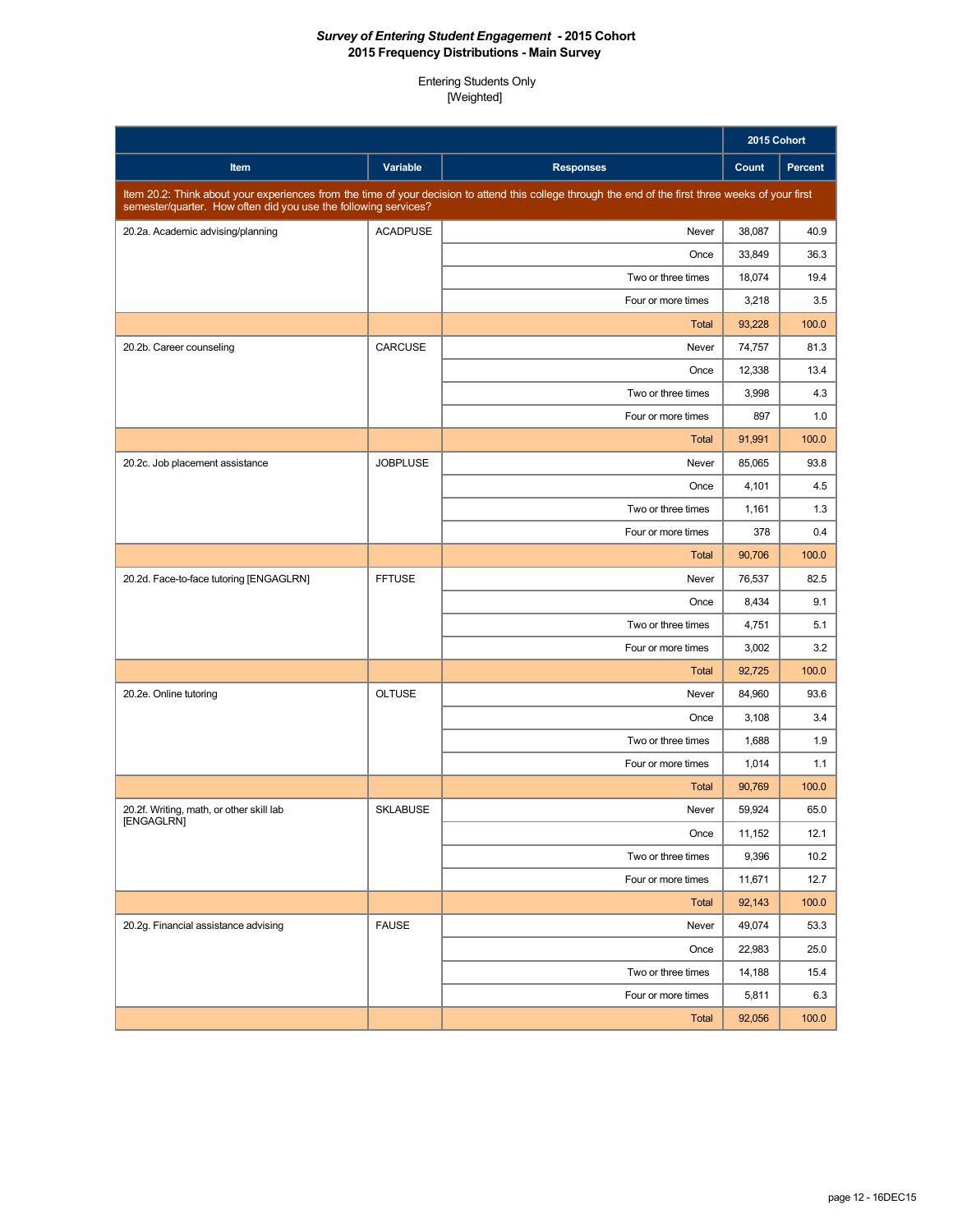|                                                                                                                                                                                                                         |                 |                                                                                                                                                      | 2015 Cohort |                |
|-------------------------------------------------------------------------------------------------------------------------------------------------------------------------------------------------------------------------|-----------------|------------------------------------------------------------------------------------------------------------------------------------------------------|-------------|----------------|
| Item                                                                                                                                                                                                                    | Variable        | <b>Responses</b>                                                                                                                                     | Count       | <b>Percent</b> |
| Item 20.2: Think about your experiences from the time of your decision to attend this college through the end of the first three weeks of your first<br>semester/quarter. How often did you use the following services? |                 |                                                                                                                                                      |             |                |
| 20.2h. Computer lab [ENGAGLRN]                                                                                                                                                                                          | <b>COMLBUSE</b> | Never                                                                                                                                                | 43,158      | 46.4           |
|                                                                                                                                                                                                                         |                 | Once                                                                                                                                                 | 16,434      | 17.7           |
|                                                                                                                                                                                                                         |                 | Two or three times                                                                                                                                   | 16,124      | 17.3           |
|                                                                                                                                                                                                                         |                 | Four or more times                                                                                                                                   | 17,297      | 18.6           |
|                                                                                                                                                                                                                         |                 | <b>Total</b>                                                                                                                                         | 93,012      | 100.0          |
| 20.2i. Student organizations                                                                                                                                                                                            | <b>STORGUSE</b> | Never                                                                                                                                                | 78,637      | 86.2           |
|                                                                                                                                                                                                                         |                 | Once                                                                                                                                                 | 7,212       | 7.9            |
|                                                                                                                                                                                                                         |                 | Two or three times                                                                                                                                   | 3,462       | 3.8            |
|                                                                                                                                                                                                                         |                 | Four or more times                                                                                                                                   | 1,968       | 2.2            |
|                                                                                                                                                                                                                         |                 | Total                                                                                                                                                | 91,279      | 100.0          |
| 20.2j. Transfer credit assistance                                                                                                                                                                                       | <b>TRNFCRAS</b> | Never                                                                                                                                                | 80.335      | 88.0           |
|                                                                                                                                                                                                                         |                 | Once                                                                                                                                                 | 8,315       | 9.1            |
|                                                                                                                                                                                                                         |                 | Two or three times                                                                                                                                   | 1,973       | 2.2            |
|                                                                                                                                                                                                                         |                 | Four or more times                                                                                                                                   | 704         | 0.8            |
|                                                                                                                                                                                                                         |                 | <b>Total</b>                                                                                                                                         | 91,327      | 100.0          |
| 20.2k. Services to students with disabilities                                                                                                                                                                           | <b>DISVSUSE</b> | Never                                                                                                                                                | 85,269      | 93.3           |
|                                                                                                                                                                                                                         |                 | Once                                                                                                                                                 | 3,087       | 3.4            |
|                                                                                                                                                                                                                         |                 | Two or three times                                                                                                                                   | 1,660       | 1.8            |
|                                                                                                                                                                                                                         |                 | Four or more times                                                                                                                                   | 1,408       | 1.5            |
|                                                                                                                                                                                                                         |                 | Total                                                                                                                                                | 91,424      | 100.0          |
| semester/quarter. How satisfied were you with the following services?                                                                                                                                                   |                 | Item 20.3: Think about your experiences from the time of your decision to attend this college through the end of the first three weeks of your first |             |                |
| 20.3a. Academic advising/planning                                                                                                                                                                                       | <b>ACADPSAT</b> | Not applicable                                                                                                                                       | 34.551      | 37.8           |
|                                                                                                                                                                                                                         |                 | Not at all                                                                                                                                           | 3,720       | 4.1            |
|                                                                                                                                                                                                                         |                 | Somewhat                                                                                                                                             | 27,686      | 30.3           |
|                                                                                                                                                                                                                         |                 | Very                                                                                                                                                 | 25.379      | 27.8           |
|                                                                                                                                                                                                                         |                 | <b>Total</b>                                                                                                                                         | 91,336      | 100.0          |
| 20.3b. Career counseling                                                                                                                                                                                                | CARCSAT         | Not applicable                                                                                                                                       | 67,599      | 75.5           |
|                                                                                                                                                                                                                         |                 | Not at all                                                                                                                                           | 2,958       | 3.3            |
|                                                                                                                                                                                                                         |                 | Somewhat                                                                                                                                             | 9,226       | 10.3           |
|                                                                                                                                                                                                                         |                 | Very                                                                                                                                                 | 9,713       | 10.9           |
|                                                                                                                                                                                                                         |                 | <b>Total</b>                                                                                                                                         | 89,495      | 100.0          |
| 20.3c. Job placement assistance                                                                                                                                                                                         | <b>JOBPLSAT</b> | Not applicable                                                                                                                                       | 77,078      | 87.0           |
|                                                                                                                                                                                                                         |                 | Not at all                                                                                                                                           | 3,048       | 3.4            |
|                                                                                                                                                                                                                         |                 | Somewhat                                                                                                                                             | 4,585       | 5.2            |
|                                                                                                                                                                                                                         |                 | Very                                                                                                                                                 | 3,930       | 4.4            |
|                                                                                                                                                                                                                         |                 | <b>Total</b>                                                                                                                                         | 88,642      | 100.0          |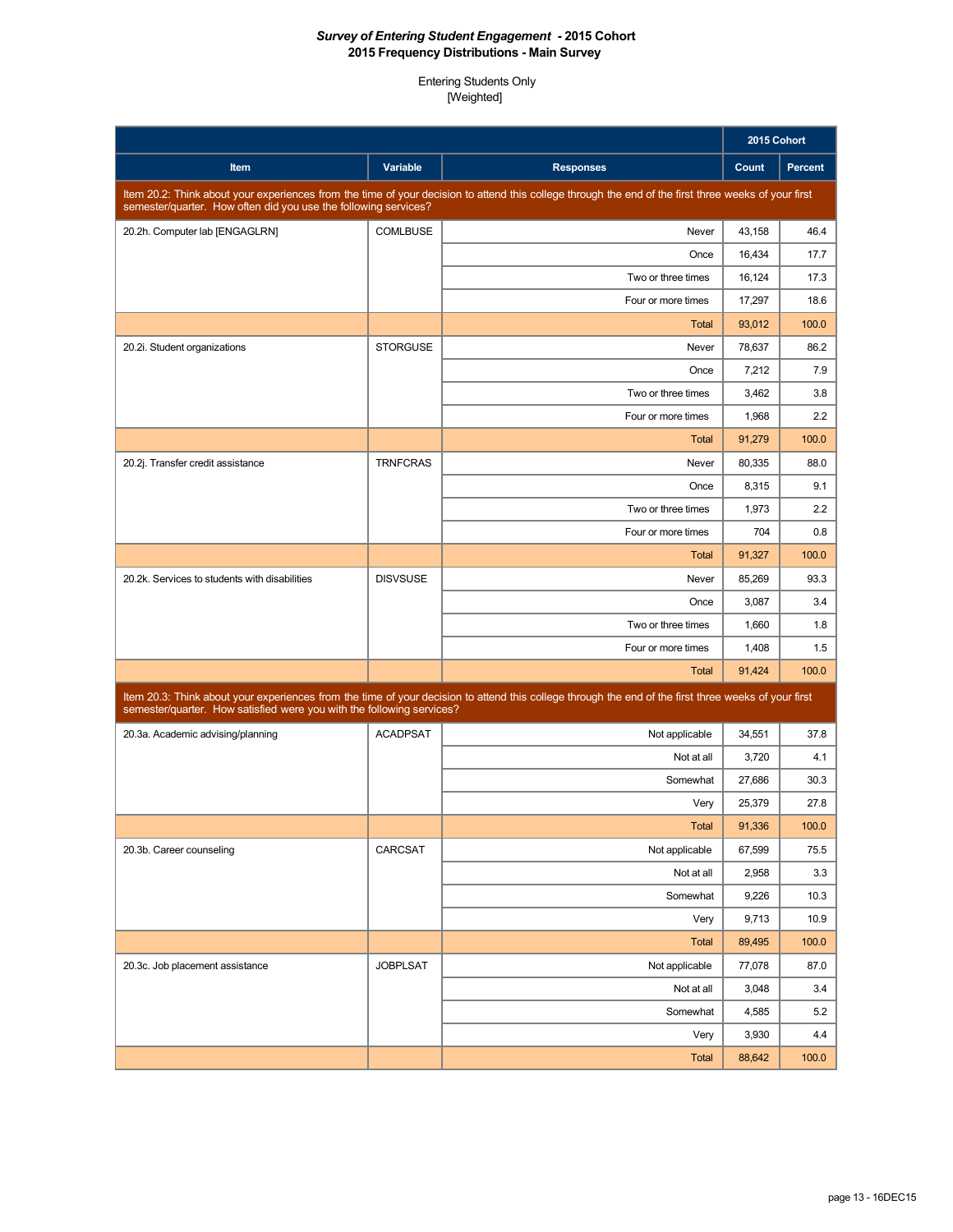|                                                                                                                                                                                                                               |                 |                  | 2015 Cohort |                |
|-------------------------------------------------------------------------------------------------------------------------------------------------------------------------------------------------------------------------------|-----------------|------------------|-------------|----------------|
| Item                                                                                                                                                                                                                          | <b>Variable</b> | <b>Responses</b> | Count       | <b>Percent</b> |
| Item 20.3: Think about your experiences from the time of your decision to attend this college through the end of the first three weeks of your first<br>semester/quarter. How satisfied were you with the following services? |                 |                  |             |                |
| 20.3d. Face-to-face tutoring                                                                                                                                                                                                  | <b>FFTSAT</b>   | Not applicable   | 68,367      | 76.3           |
|                                                                                                                                                                                                                               |                 | Not at all       | 2,290       | 2.6            |
|                                                                                                                                                                                                                               |                 | Somewhat         | 6,876       | 7.7            |
|                                                                                                                                                                                                                               |                 | Very             | 12,013      | 13.4           |
|                                                                                                                                                                                                                               |                 | <b>Total</b>     | 89,545      | 100.0          |
| 20.3e. Online tutoring                                                                                                                                                                                                        | <b>OLTSAT</b>   | Not applicable   | 76,880      | 87.2           |
|                                                                                                                                                                                                                               |                 | Not at all       | 2,705       | 3.1            |
|                                                                                                                                                                                                                               |                 | Somewhat         | 4,235       | 4.8            |
|                                                                                                                                                                                                                               |                 | Very             | 4,387       | 5.0            |
|                                                                                                                                                                                                                               |                 | <b>Total</b>     | 88,207      | 100.0          |
| 20.3f. Writing, math, or other skill lab                                                                                                                                                                                      | <b>SKLBSAT</b>  | Not applicable   | 54,903      | 61.4           |
|                                                                                                                                                                                                                               |                 | Not at all       | 2,176       | 2.4            |
|                                                                                                                                                                                                                               |                 | Somewhat         | 13,595      | 15.2           |
|                                                                                                                                                                                                                               |                 | Very             | 18,673      | 20.9           |
|                                                                                                                                                                                                                               |                 | <b>Total</b>     | 89,346      | 100.0          |
| 20.3g. Financial assistance advising                                                                                                                                                                                          | <b>FAADVSAT</b> | Not applicable   | 44,468      | 49.7           |
|                                                                                                                                                                                                                               |                 | Not at all       | 5,973       | 6.7            |
|                                                                                                                                                                                                                               |                 | Somewhat         | 17,456      | 19.5           |
|                                                                                                                                                                                                                               |                 | Very             | 21,517      | 24.1           |
|                                                                                                                                                                                                                               |                 | <b>Total</b>     | 89,415      | 100.0          |
| 20.3h. Computer lab                                                                                                                                                                                                           | <b>COMLBSAT</b> | Not applicable   | 39,813      | 44.1           |
|                                                                                                                                                                                                                               |                 | Not at all       | 1,720       | 1.9            |
|                                                                                                                                                                                                                               |                 | Somewhat         | 15,346      | 17.0           |
|                                                                                                                                                                                                                               |                 | Very             | 33,350      | 37.0           |
|                                                                                                                                                                                                                               |                 | <b>Total</b>     | 90,229      | 100.0          |
| 20.3i. Student organizations                                                                                                                                                                                                  | <b>STORGSAT</b> | Not applicable   | 70,968      | 80.1           |
|                                                                                                                                                                                                                               |                 | Not at all       | 2,388       | 2.7            |
|                                                                                                                                                                                                                               |                 | Somewhat         | 7,014       | 7.9            |
|                                                                                                                                                                                                                               |                 | Very             | 8,187       | 9.2            |
|                                                                                                                                                                                                                               |                 | <b>Total</b>     | 88,557      | 100.0          |
| 20.3j. Transfer credit assistance                                                                                                                                                                                             | TRCRASAT        | Not applicable   | 72,602      | 81.7           |
|                                                                                                                                                                                                                               |                 | Not at all       | 3,097       | 3.5            |
|                                                                                                                                                                                                                               |                 | Somewhat         | 6,266       | 7.0            |
|                                                                                                                                                                                                                               |                 | Very             | 6,920       | 7.8            |
|                                                                                                                                                                                                                               |                 | <b>Total</b>     | 88,885      | 100.0          |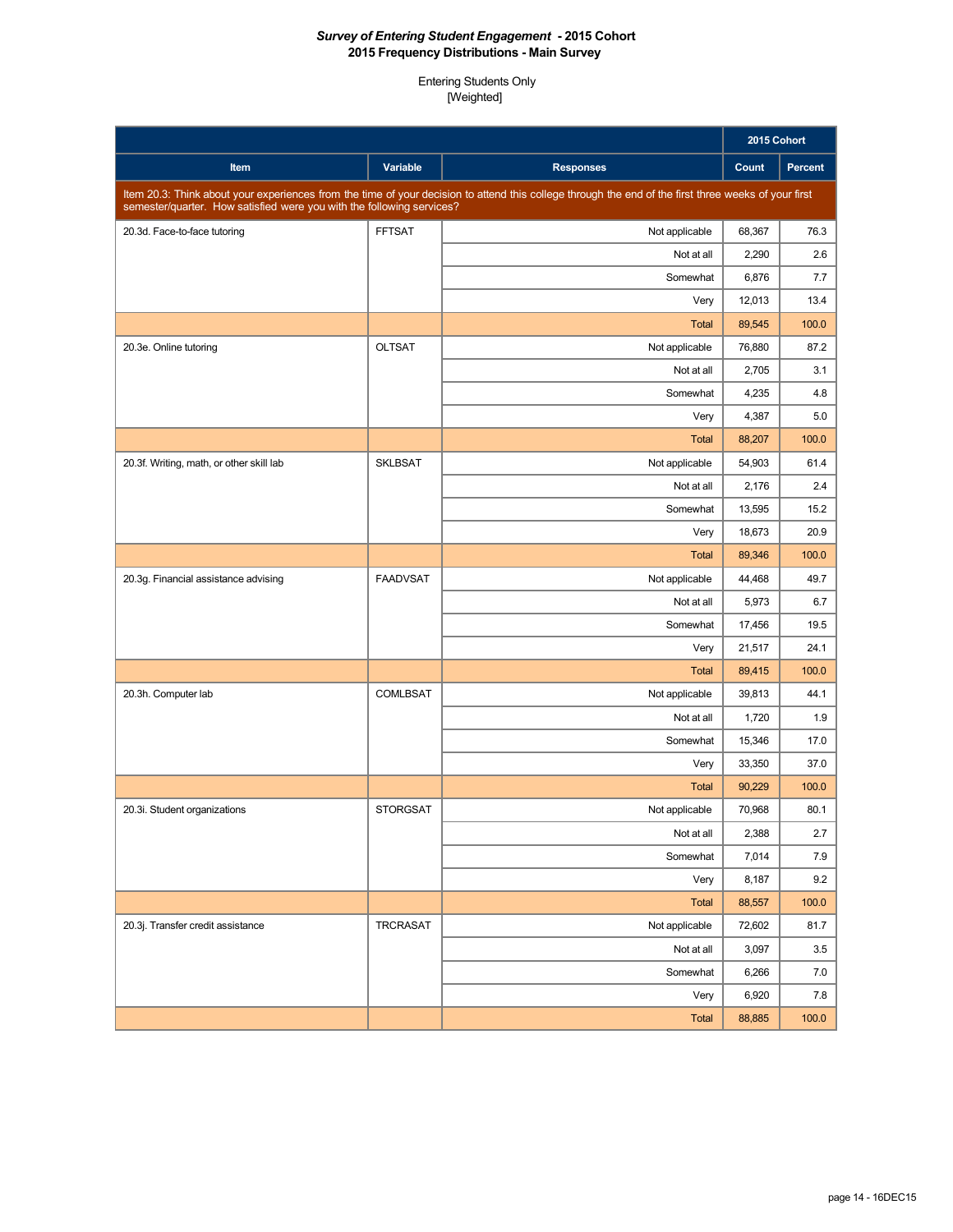|                                                                                                                                                                                                                               |                 |                                                                                                                                                    | 2015 Cohort |         |  |
|-------------------------------------------------------------------------------------------------------------------------------------------------------------------------------------------------------------------------------|-----------------|----------------------------------------------------------------------------------------------------------------------------------------------------|-------------|---------|--|
| Item                                                                                                                                                                                                                          | Variable        | <b>Responses</b>                                                                                                                                   | Count       | Percent |  |
| Item 20.3: Think about your experiences from the time of your decision to attend this college through the end of the first three weeks of your first<br>semester/quarter. How satisfied were you with the following services? |                 |                                                                                                                                                    |             |         |  |
| 20.3k. Services to students with disabilities                                                                                                                                                                                 | <b>DISVSAT</b>  | Not applicable                                                                                                                                     | 76,769      | 86.4    |  |
|                                                                                                                                                                                                                               |                 | Not at all                                                                                                                                         | 2,036       | 2.3     |  |
|                                                                                                                                                                                                                               |                 | Somewhat                                                                                                                                           | 3,666       | 4.1     |  |
|                                                                                                                                                                                                                               |                 | Very                                                                                                                                               | 6,361       | 7.2     |  |
|                                                                                                                                                                                                                               |                 | <b>Total</b>                                                                                                                                       | 88,832      | 100.0   |  |
| semester/quarter. Within a class, or through another experience at this college:                                                                                                                                              |                 | Item 21: Think about your experiences from the time of your decision to attend this college through the end of the first three weeks of your first |             |         |  |
| 21a. I learned to improve my study skills (listening,                                                                                                                                                                         | <b>LNDSTUDY</b> | Strongly disagree                                                                                                                                  | 1,543       | 1.6     |  |
| note taking, highlighting readings, working with<br>others, etc.) [COLLREAD]                                                                                                                                                  |                 | <b>Disagree</b>                                                                                                                                    | 3,853       | 4.0     |  |
|                                                                                                                                                                                                                               |                 | Neutral                                                                                                                                            | 19,434      | 20.2    |  |
|                                                                                                                                                                                                                               |                 | Agree                                                                                                                                              | 40,429      | 42.1    |  |
|                                                                                                                                                                                                                               |                 | Strongly agree                                                                                                                                     | 30,799      | 32.1    |  |
|                                                                                                                                                                                                                               |                 | Total                                                                                                                                              | 96,058      | 100.0   |  |
| 21b. I learned to understand my academic<br>strengths and weaknesses [COLLREAD]                                                                                                                                               | <b>LNDACAWK</b> | Strongly disagree                                                                                                                                  | 1,230       | 1.3     |  |
|                                                                                                                                                                                                                               |                 | <b>Disagree</b>                                                                                                                                    | 3,694       | 3.8     |  |
|                                                                                                                                                                                                                               |                 | Neutral                                                                                                                                            | 21,510      | 22.4    |  |
|                                                                                                                                                                                                                               |                 | Agree                                                                                                                                              | 42,473      | 44.3    |  |
|                                                                                                                                                                                                                               |                 | Strongly agree                                                                                                                                     | 27,053      | 28.2    |  |
|                                                                                                                                                                                                                               |                 | <b>Total</b>                                                                                                                                       | 95,960      | 100.0   |  |
| 21c. I learned skills and strategies to improve my<br>test-taking ability [COLLREAD]                                                                                                                                          | <b>LNDSKLLS</b> | Strongly disagree                                                                                                                                  | 2,724       | 2.8     |  |
|                                                                                                                                                                                                                               |                 | <b>Disagree</b>                                                                                                                                    | 9,484       | 9.9     |  |
|                                                                                                                                                                                                                               |                 | Neutral                                                                                                                                            | 30,292      | 31.6    |  |
|                                                                                                                                                                                                                               |                 | Agree                                                                                                                                              | 31,056      | 32.4    |  |
|                                                                                                                                                                                                                               |                 | Strongly agree                                                                                                                                     | 22,420      | 23.4    |  |
|                                                                                                                                                                                                                               |                 | Total                                                                                                                                              | 95,976      | 100.0   |  |
| Item 22                                                                                                                                                                                                                       |                 |                                                                                                                                                    |             |         |  |
| 22. What has been your MAIN source of academic<br>advising (help with academic goal-setting,                                                                                                                                  | <b>PSOURACA</b> | Instructors                                                                                                                                        | 24,191      | 27.7    |  |
| planning, course recommendations, graduation<br>requirements, etc.)?                                                                                                                                                          |                 | College staff (not instructors)                                                                                                                    | 11,654      | 13.3    |  |
|                                                                                                                                                                                                                               |                 | Friends, family, or other students                                                                                                                 | 40,430      | 46.3    |  |
|                                                                                                                                                                                                                               |                 | Computerized degree advisor system                                                                                                                 | 1,166       | 1.3     |  |
|                                                                                                                                                                                                                               |                 | College Web site                                                                                                                                   | 6,769       | 7.8     |  |
|                                                                                                                                                                                                                               |                 | Other college materials                                                                                                                            | 3,121       | 3.6     |  |
|                                                                                                                                                                                                                               |                 | Total                                                                                                                                              | 87,332      | 100.0   |  |
| Item 23                                                                                                                                                                                                                       |                 |                                                                                                                                                    |             |         |  |
| 23. Was a specific person assigned to you so you<br>could see him/her each time you needed                                                                                                                                    | <b>ASNPERS</b>  | Yes                                                                                                                                                | 28,708      | 30.8    |  |
| information or assistance? [EARLYCON]                                                                                                                                                                                         |                 | No                                                                                                                                                 | 64,396      | 69.2    |  |
|                                                                                                                                                                                                                               |                 | <b>Total</b>                                                                                                                                       | 93,104      | 100.0   |  |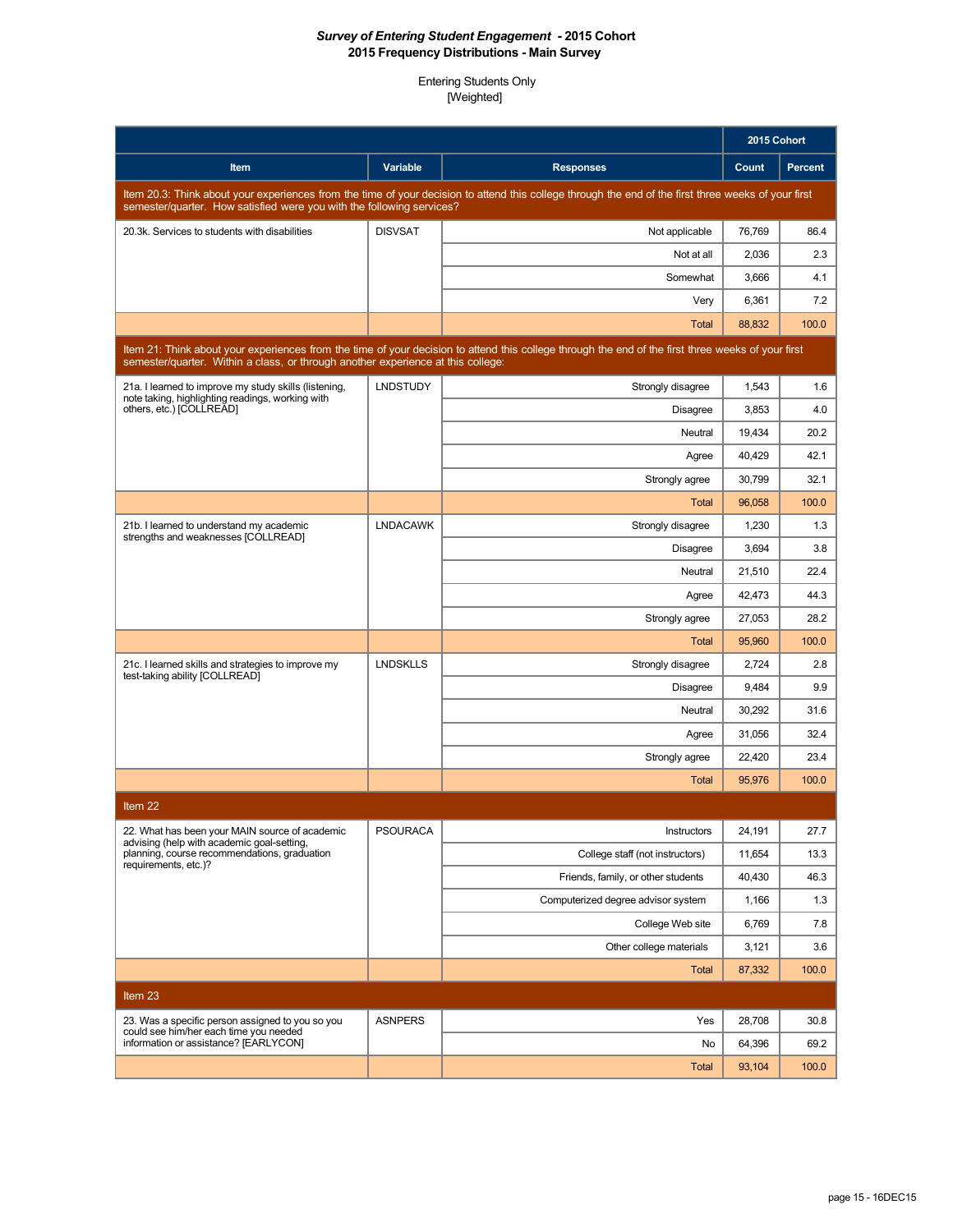|                                                                |                 |                                                                                                                                                  | 2015 Cohort |         |
|----------------------------------------------------------------|-----------------|--------------------------------------------------------------------------------------------------------------------------------------------------|-------------|---------|
| Item                                                           | Variable        | <b>Responses</b>                                                                                                                                 | Count       | Percent |
| doing each of the following?                                   |                 | Item 24: During the first three weeks of your first semester/quarter at this college, about how many hours did you spend in a typical 7-day week |             |         |
| 24a. Preparing for class                                       | <b>PREPCLAS</b> | None                                                                                                                                             | 4,594       | 4.9     |
|                                                                |                 | 1-5 hours                                                                                                                                        | 52,763      | 55.8    |
|                                                                |                 | 6-10 hours                                                                                                                                       | 22,172      | 23.5    |
|                                                                |                 | 11-20 hours                                                                                                                                      | 10,596      | 11.2    |
|                                                                |                 | 21-30 hours                                                                                                                                      | 2,926       | 3.1     |
|                                                                |                 | More than 30 hours                                                                                                                               | 1,486       | 1.6     |
|                                                                |                 | <b>Total</b>                                                                                                                                     | 94,538      | 100.0   |
| 24b. Working for pay                                           | <b>WORKPAY</b>  | None                                                                                                                                             | 32,245      | 35.4    |
|                                                                |                 | 1-5 hours                                                                                                                                        | 8,004       | 8.8     |
|                                                                |                 | 6-10 hours                                                                                                                                       | 6,443       | 7.1     |
|                                                                |                 | 11-20 hours                                                                                                                                      | 11,377      | 12.5    |
|                                                                |                 | 21-30 hours                                                                                                                                      | 14,884      | 16.3    |
|                                                                |                 | More than 30 hours                                                                                                                               | 18,100      | 19.9    |
|                                                                |                 | Total                                                                                                                                            | 91,053      | 100.0   |
| Item 25                                                        |                 |                                                                                                                                                  |             |         |
| 25. When do you plan to take classes at this<br>college again? | <b>AGAINCL</b>  | I will accomplish my goal(s) during this semester/quarter<br>and will not be returning                                                           | 6,644       | 7.1     |
|                                                                |                 | I have no current plans to return                                                                                                                | 2,297       | 2.4     |
|                                                                |                 | Within the next 12 months                                                                                                                        | 64,820      | 68.9    |
|                                                                |                 | Uncertain                                                                                                                                        | 20,331      | 21.6    |
|                                                                |                 | Total                                                                                                                                            | 94,093      | 100.0   |
| Item 26: While in high school, did you:                        |                 |                                                                                                                                                  |             |         |
| 26a. Take math every school year?                              | <b>MATHALLF</b> | Not applicable                                                                                                                                   | 1,142       | 1.2     |
|                                                                |                 | Yes                                                                                                                                              | 77,914      | 81.9    |
|                                                                |                 | No                                                                                                                                               | 16,057      | 16.9    |
|                                                                |                 | <b>Total</b>                                                                                                                                     | 95.112      | 100.0   |
| 26b. Take math during your senior year?                        | <b>MATHSNYR</b> | Not applicable                                                                                                                                   | 3,052       | 3.3     |
|                                                                |                 | Yes                                                                                                                                              | 72,109      | 78.2    |
|                                                                |                 | No                                                                                                                                               | 17,043      | 18.5    |
|                                                                |                 | Total                                                                                                                                            | 92,204      | 100.0   |
| Item 27                                                        |                 |                                                                                                                                                  |             |         |
| 27. Would you recommend this college to a friend               | <b>RECOCOLL</b> | Yes                                                                                                                                              | 89,362      | 94.1    |
| or family member?                                              |                 | No                                                                                                                                               | 5,618       | 5.9     |
|                                                                |                 | Total                                                                                                                                            | 94,980      | 100.0   |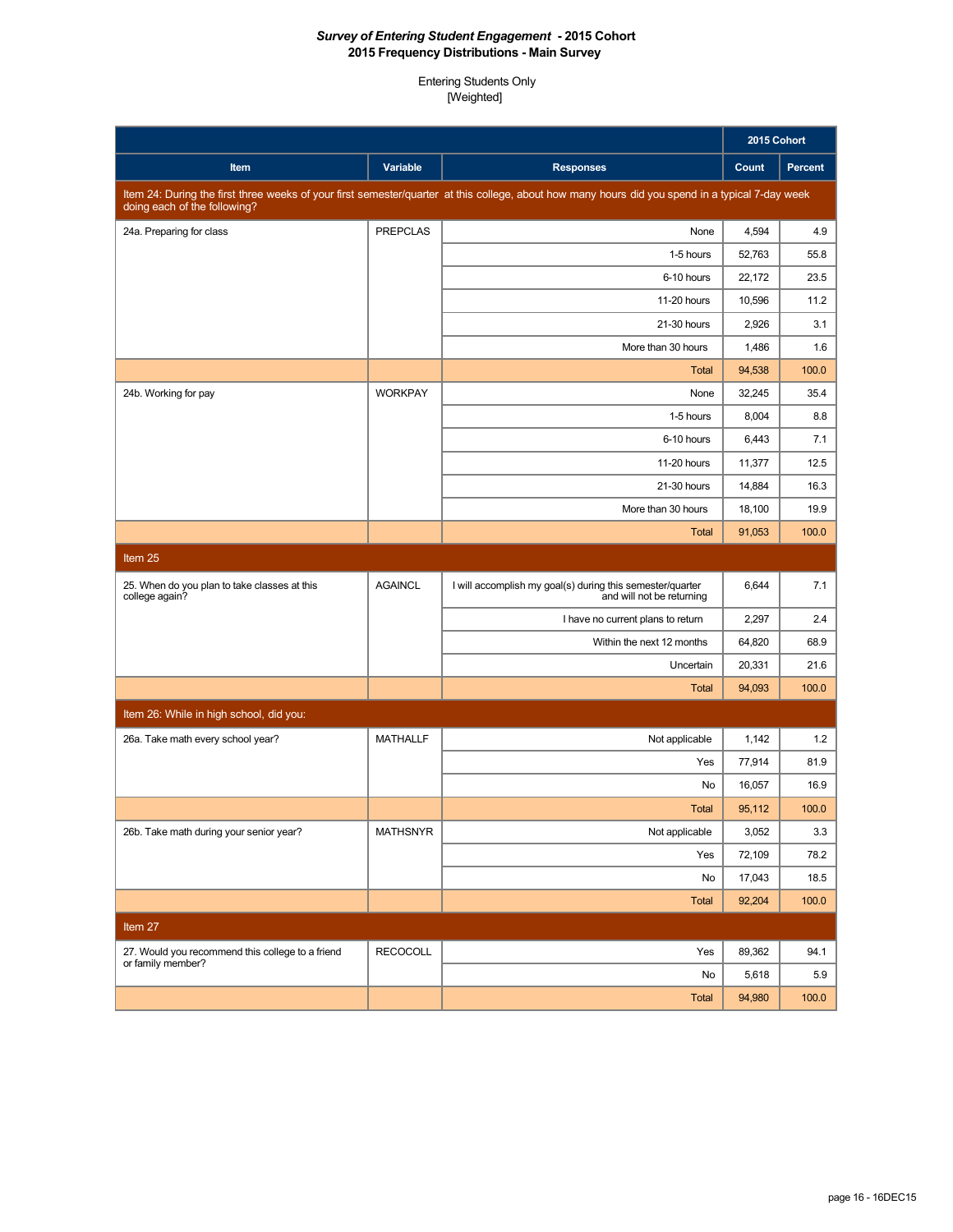|                                                                                                 |                     |                                       | 2015 Cohort |         |
|-------------------------------------------------------------------------------------------------|---------------------|---------------------------------------|-------------|---------|
| Item                                                                                            | Variable            | <b>Responses</b>                      | Count       | Percent |
| Item 28                                                                                         |                     |                                       |             |         |
| 28. In what range was your overall high school<br>grade average?                                | <b>HSGRADE</b>      | Α                                     | 6,371       | 6.7     |
|                                                                                                 |                     | $A - to B +$                          | 29,150      | 30.8    |
|                                                                                                 |                     | В                                     | 22,353      | 23.6    |
|                                                                                                 |                     | $B$ - to $C$ +                        | 25,824      | 27.2    |
|                                                                                                 |                     | C                                     | 8,017       | 8.5     |
|                                                                                                 |                     | C- or lower                           | 3,081       | 3.3     |
|                                                                                                 |                     | <b>Total</b>                          | 94,797      | 100.0   |
| Item 31                                                                                         |                     |                                       |             |         |
| 31. Are you married?                                                                            | <b>MARRSTAT</b>     | Yes                                   | 7,502       | 7.9     |
|                                                                                                 |                     | No                                    | 87,709      | 92.1    |
|                                                                                                 |                     | <b>Total</b>                          | 95,211      | 100.0   |
| Item 32                                                                                         |                     |                                       |             |         |
| 32. Do you have children who live with you and<br>depend on you for their care?                 | <b>CHILDREN</b>     | Yes                                   | 13,488      | 14.2    |
|                                                                                                 |                     | No                                    | 81,459      | 85.8    |
|                                                                                                 |                     | <b>Total</b>                          | 94.946      | 100.0   |
| Item 33                                                                                         |                     |                                       |             |         |
| 33. Is English your native (first) language?                                                    | <b>ENGNAT</b>       | Yes                                   | 78,808      | 82.9    |
|                                                                                                 |                     | No                                    | 16,259      | 17.1    |
|                                                                                                 |                     | <b>Total</b>                          | 95,067      | 100.0   |
| Item 36                                                                                         |                     |                                       |             |         |
| 36. What is the highest academic certificate or<br>degree you have earned?                      | <b>DEGREE</b>       | None                                  | 1,507       | 1.6     |
|                                                                                                 |                     | GED                                   | 4,756       | 5.0     |
|                                                                                                 |                     | High school diploma                   | 81,655      | 86.4    |
|                                                                                                 |                     | Vocational/technical certificate      | 4,269       | 4.5     |
|                                                                                                 |                     | Associate degree                      | 1,193       | 1.3     |
|                                                                                                 |                     | Bachelor's degree                     | 849         | 0.9     |
|                                                                                                 |                     | Master's/Doctoral/Professional degree | 291         | 0.3     |
|                                                                                                 |                     | Total                                 | 94,520      | 100.0   |
| Item 37: Please indicate whether your goal(s) for attending this college include the following: |                     |                                       |             |         |
| 37a. To complete a certificate                                                                  | <b>CERTPRG</b><br>M | Yes                                   | 55,391      | 59.8    |
|                                                                                                 |                     | No                                    | 37,220      | 40.2    |
|                                                                                                 |                     | <b>Total</b>                          | 92,611      | 100.0   |
| 37b. To obtain an Associate degree                                                              | ASSOCDEG            | Yes                                   | 75,238      | 81.1    |
|                                                                                                 |                     | No                                    | 17,515      | 18.9    |
|                                                                                                 |                     | Total                                 | 92,753      | 100.0   |